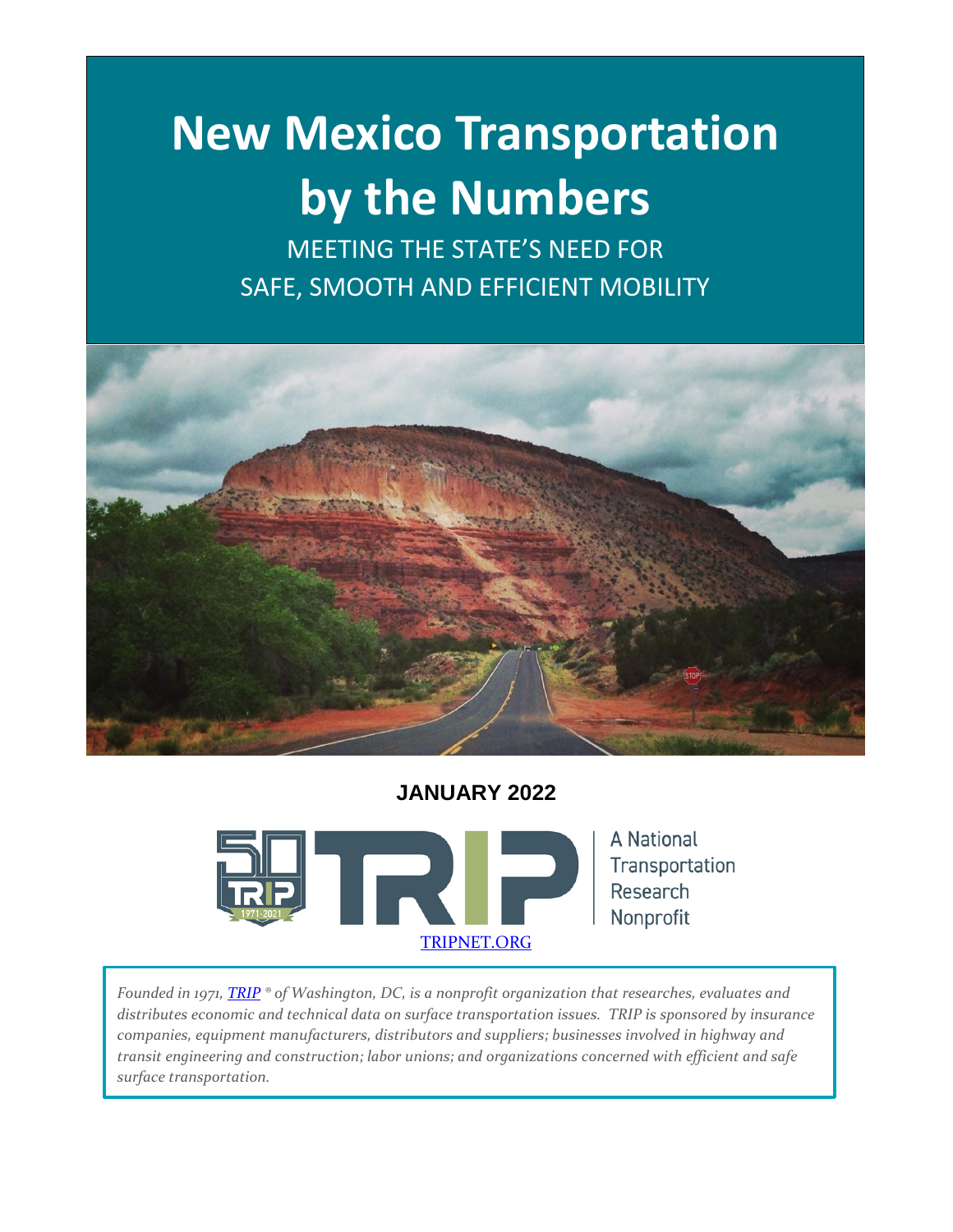# **NEW MEXICO KEY TRANSPORTATION FACTS**

# **THE HIDDEN COSTS OF DEFICIENT ROADS**

Driving on New Mexico roads that are deteriorated, congested and that lack some desirable safety features costs New Mexico drivers a total of \$3 billion each year. TRIP has calculated the cost to the average motorist in the state's largest urban areas in the form of additional vehicle operating costs (VOC) as a result of driving on rough roads, the cost of lost time and wasted fuel due to congestion, and the financial cost of traffic crashes. The chart below shows the cost of deficient roads statewide and for the average driver in the state's largest urban areas.

| Location                    | <b>VOC</b>    | <b>Safety</b> | <b>Congestion</b> | TOTAL       |
|-----------------------------|---------------|---------------|-------------------|-------------|
| Albuquerque                 | \$928         | \$635         | \$1,041           | \$2,604     |
| Las Cruces                  | \$910         | \$513         | \$418             | \$1,841     |
| Santa Fe                    | \$817         | \$560         | \$643             | \$2,020     |
| <b>NEW MEXICO STATEWIDE</b> | \$1.3 Billion | \$847 Million | \$845 Million     | \$3 Billion |

# **NEW MEXICO ROADS PROVIDE A ROUGH RIDE**

Due to inadequate state and local funding, 56 percent of major roads and highways in New Mexico are in poor or mediocre condition. Driving on rough roads costs the average New Mexico driver \$901 annually in additional vehicle operating costs – a total of \$1.3 billion statewide. The chart below details pavement conditions on major roads in the state's largest urban areas and statewide.

| Location                    | Poor | <b>Mediocre</b> | Fair | Good |
|-----------------------------|------|-----------------|------|------|
| Albuquerque                 | 39%  | 21%             | 11%  | 30%  |
| Las Cruces                  | 32%  | 36%             | 12%  | 21%  |
| Santa Fe                    | 32%  | 21%             | 14%  | 34%  |
| <b>NEW MEXICO STATEWIDE</b> | 34%  | 22%             | 11%  | 32%  |

# **NEW MEXICO BRIDGE CONDITIONS**

Five percent of New Mexico's bridges are rated in poor/structurally deficient condition, meaning there is significant deterioration of the bridge deck, supports or other major components. Fifty-eight percent of the state's bridges are rated in fair condition and the remaining 36 percent are in good condition. Most bridges are designed to last 50 years before major overhaul or replacement, although many newer bridges are being designed to last 75 years or longer. In New Mexico, 49 percent of the state's bridges were built in 1969 or earlier. The chart below details bridge conditions statewide and in the state's largest urban areas.

|                             | <b>POOR/STRUCTURALLY DEFICIENT</b> |              | <b>FAIR</b>   |              | <b>GOOD</b>   |              | <b>TOTAL</b>   |
|-----------------------------|------------------------------------|--------------|---------------|--------------|---------------|--------------|----------------|
|                             | <b>Number</b>                      | <b>Share</b> | <b>Number</b> | <b>Share</b> | <b>Number</b> | <b>Share</b> | <b>BRIDGES</b> |
| Albuguergue                 |                                    | 1%           | 345           | 70%          | 144           | 29%          | 496            |
| Las Cruces                  | 12                                 | 5%           | 154           | 59%          | 96            | 37%          | 262            |
| Santa Fe                    |                                    | 2%           | 133           | 53%          | 110           | 44%          | 249            |
| <b>NEW MEXICO STATEWIDE</b> | 208                                | 5%           | 2,351         | 58%          | 1.466         | 36%          | 4,025          |

# **NEW MEXICO ROADS ARE INCREASINGLY CONGESTED**

In 2019, the state's transportation system carried 27.8 billion annual vehicle miles of travel (VMT), a 22 percent increase since 2000. Due to the Covid-19 pandemic, vehicle travel in New Mexico dropped by as much as 41 percent in April 2020 (as compared to vehicle travel during the same month the previous year), but rebounded to 15 percent above November 2019 volumes by November 2021.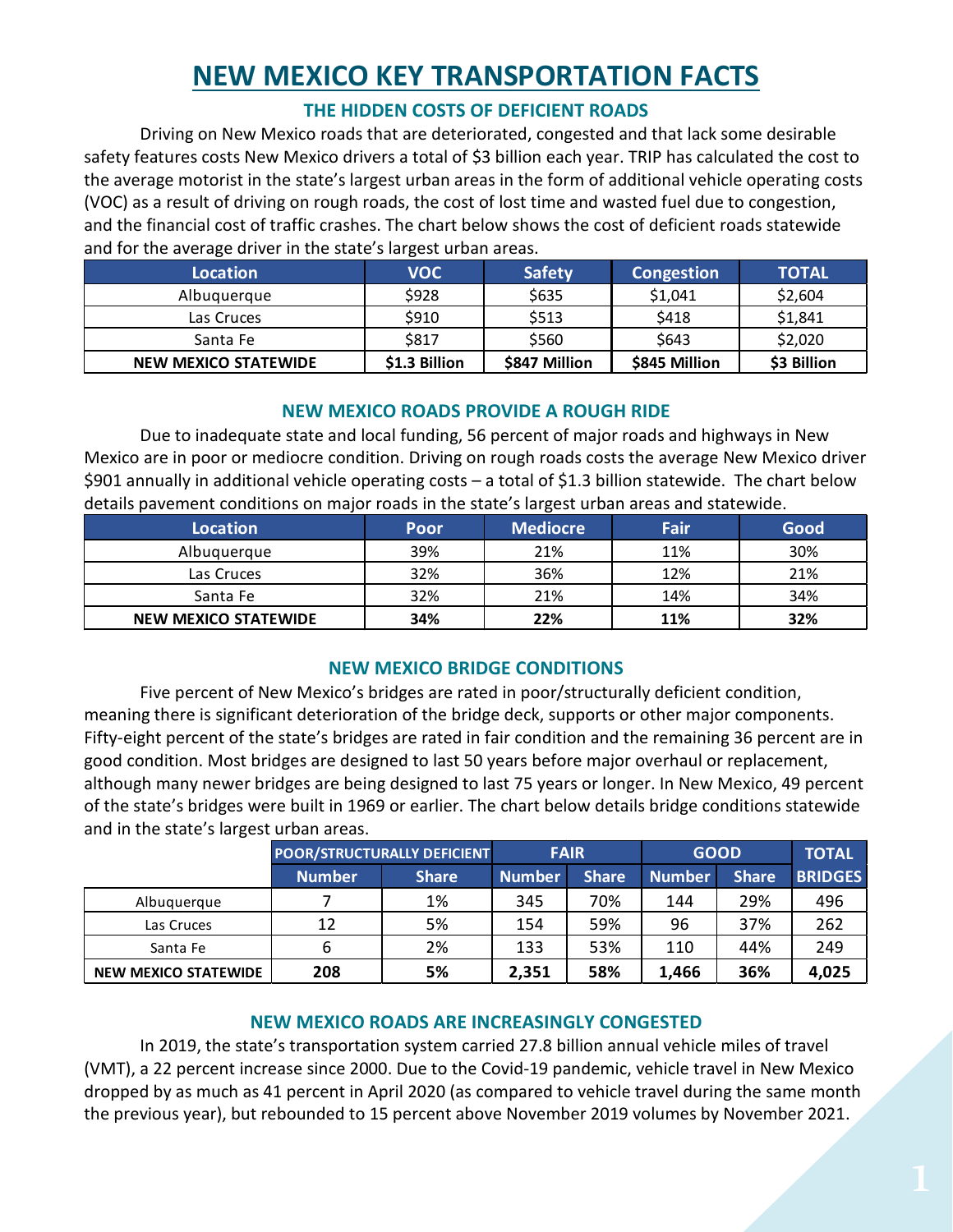Congested roads choke commuting and commerce and cost New Mexico drivers \$845 million each year in the form of lost time and wasted fuel. The chart below shows the annual number of hours lost to congestion, the cost of lost time and wasted fuel, and gallons of fuel lost to congestion for the average driver in the state's largest urban areas.

| <b>Location</b> | <b>Hours Lost</b><br>to | <b>Annual</b><br><b>Cost</b> | <b>Gallons of Fuel</b><br><b>Wasted Per</b> |  |
|-----------------|-------------------------|------------------------------|---------------------------------------------|--|
|                 | Congestion              | <b>Per Driver</b>            | <b>Driver</b>                               |  |
| Albuquerque     | 45                      | \$1,041                      |                                             |  |
| Las Cruces      | 19                      | \$418                        |                                             |  |
| Santa Fe        | 29                      | \$643                        | 14                                          |  |

#### **NEW MEXICO TRAFFIC SAFETY AND FATALITIES**

From 2015 to 2019, 1,894 people were killed in traffic crashes in New Mexico. In 2019, New Mexico had 1.53 traffic fatalities for every 100 million miles traveled, the third highest rate in the nation and significantly higher than the national average of 1.11.

Traffic crashes imposed a total of \$2.5 billion in economic costs in New Mexico in 2019 and traffic crashes in which a lack of adequate roadway safety features, while not the primary factor, were likely a contributing factor imposed \$847 million in economic costs. The chart below shows the number of people killed in traffic crashes in the state's largest urban areas between 2015 and 2019, and the cost of traffic cashes per driver.

| Location                    | <b>Average</b><br><b>Fatalities</b><br>2015-2019 | <b>Crash Costs</b><br>per<br><b>Driver</b> |
|-----------------------------|--------------------------------------------------|--------------------------------------------|
| Albuquerque                 | 150                                              | \$635                                      |
| Las Cruces                  | 39                                               | \$513                                      |
| Santa Fe                    | 29                                               | \$560                                      |
| <b>NEW MEXICO STATEWIDE</b> | 379                                              | \$847 Million                              |

#### **TRANSPORTATION AND ECONOMIC DEVELOPMENT**

The health and future growth of New Mexico's economy is riding on its transportation system. Each year, \$120 billion in goods are shipped to and from sites in New Mexico, mostly by trucks. Increases in passenger and freight movement will place further burdens on the state's already deteriorated and congested network of roads and bridges. The value of freight shipped to and from sites in New Mexico, in inflation-adjusted dollars, is expected to increase 110 percent by 2045 and by 126 percent for goods shipped by trucks.

According to a [report by the American Road & Transportation Builders Association,](https://www.transportationcreatesjobs.org/pdf/Economic_Profile.pdf) the design, construction and maintenance of transportation infrastructure in New Mexico supports approximately 26,000 full-time jobs across all sectors of the state economy. These workers earn \$802 million annually. Approximately 349,000 full-time jobs in New Mexico in key industries like tourism, retail sales, agriculture and manufacturing are completely dependent on the state's transportation network.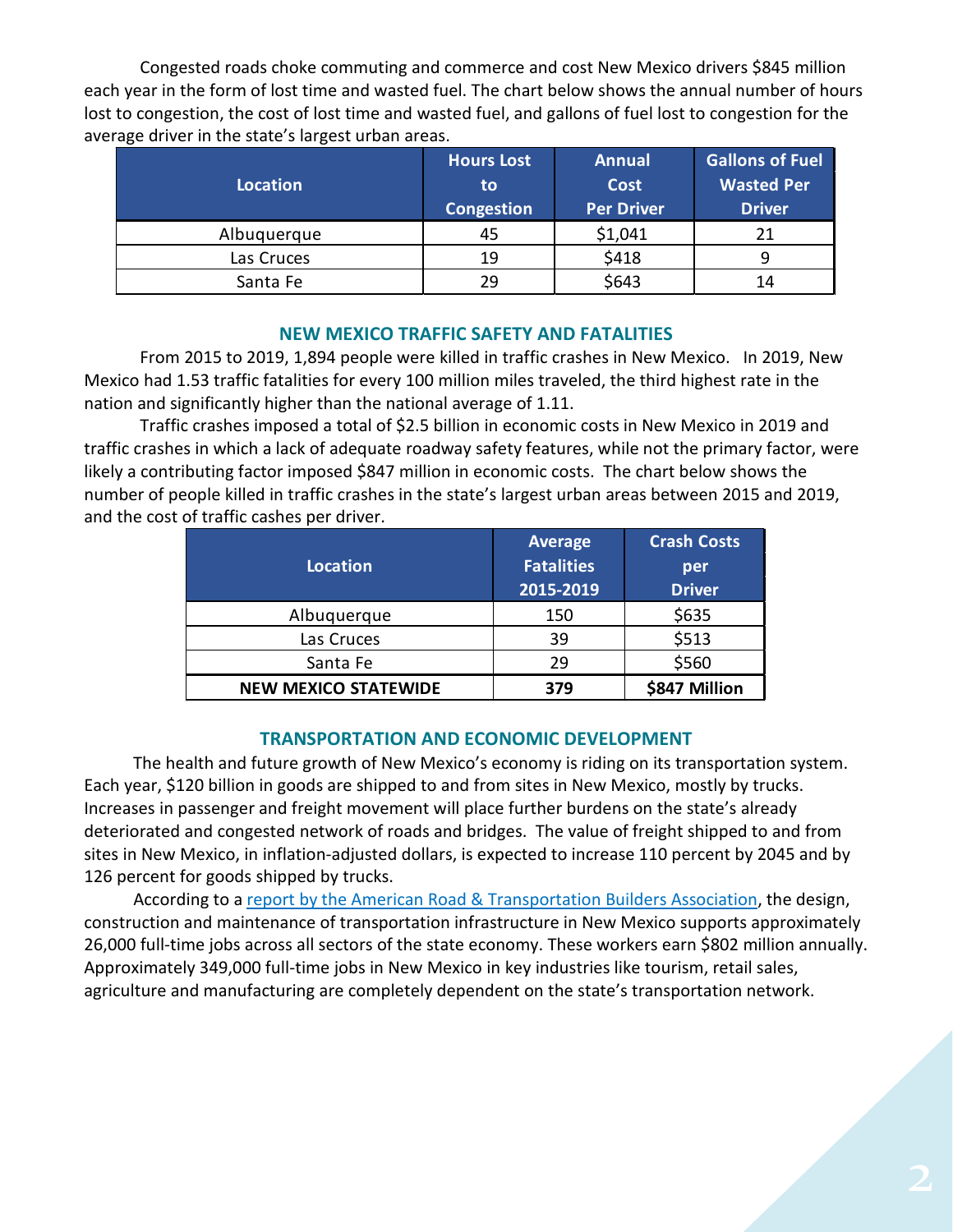#### **NEEDED PROJECTS AND TRANSPORTATION FUNDING**

Investment in New Mexico's roads, highways and bridges is funded by local, state and federal governments. A lack of sufficient funding at all levels will make it difficult to adequately maintain and improve the state's existing transportation system.

The New Mexico Department of Transportation has identified nearly \$5.1 billion in needed but unfunded transportation projects throughout the state, as detailed in the chart below.

| <b>Route or</b>                                     | <b>Project</b>                                                      | <b>Estimated</b>       |  |  |  |
|-----------------------------------------------------|---------------------------------------------------------------------|------------------------|--|--|--|
| <b>Corridor</b>                                     | <b>Description</b>                                                  | Cost $+/-$             |  |  |  |
| Southwest New Mexico and Border Region (District 1) |                                                                     |                        |  |  |  |
| I-25, MP 3.0 to 9.5                                 | Reconstruction of six-lane corrridor with added capacity            | \$75M                  |  |  |  |
| I-25 at Nogal Canyon                                | Bridge replacement                                                  | \$30M                  |  |  |  |
| US 180 at Deming to Bayard                          | Reconstruction with four-lane or alternating passing lanes          | \$145M                 |  |  |  |
| I-10 Corridor                                       | Reconstruct pavement and infrastructure to current design standards | \$850M                 |  |  |  |
| I-25, MP 0 to 1                                     | Expand to six lanes                                                 | \$30M                  |  |  |  |
|                                                     | <b>DISTRICT ONE TOTAL COST</b>                                      | <b>\$1.130 BILLION</b> |  |  |  |
|                                                     | <b>Southeast New Mexico and Permian Basin (District 2)</b>          |                        |  |  |  |
|                                                     | Capacity improvements including alternating passing lanes           |                        |  |  |  |
| US 380/NM 157-242, Roswell to Tatum to State Line   | throughout corridor. Roadway Reconstruction and Pavement            | \$190M                 |  |  |  |
|                                                     | Rehabilitation                                                      |                        |  |  |  |
| NM 31/NM 128 Corridors MP 0.5 to 22.67 and MP 0     | Reconstruction with four-lane and alternating passing lanes, bridge |                        |  |  |  |
| to 59.9                                             | replacement and major intesections improvements                     | \$300M                 |  |  |  |
| NM 18, MP 58 to 71 Lovington to Hobbs               | Minor pavement rehabilitation                                       | \$25M                  |  |  |  |
| US 62/180 MP 36 to 104                              | Minor pavement rehablilitation                                      | \$55M                  |  |  |  |
| NM 18, MP 0 to 58 Hobbs to Jal                      | Major pavement rehabilitation                                       | \$75M                  |  |  |  |
| US 54, MP 0 to 55 South of Alamogordo               | Minor pavement rehabilitation                                       | \$40M                  |  |  |  |
|                                                     | Roadway reconstruction with addition of shoulders, passing lanes    | \$65M                  |  |  |  |
| US 82, MP 139 to 171 West of Lovington              | and drainage improvement                                            |                        |  |  |  |
| US 60, MP 328 to 378 Clovis to Ft. Sumner Corridor  | Roadway reconstruction, rehabilitation, additions of passing lanes  | \$150M                 |  |  |  |
|                                                     | and drainage improvements                                           |                        |  |  |  |
|                                                     | <b>DISTRICT TWO TOTAL COST</b>                                      | \$900 MILLION          |  |  |  |
|                                                     | Albuquerque Metro Area and Central Rio Grande Corridor (District 3) |                        |  |  |  |
| I-25 Montgomery and Commanche Interchanges          | Reconstruction of Montgomery, Commanche, Interstate                 | \$175M                 |  |  |  |
| NM 109 Jarales Overpass MP 5.25 to 6 over BNSF      | Construction of bridge over BNSF tracks in Jarales                  | \$46M                  |  |  |  |
| NM 500 Rio Bravo Bridge over Rio Grande             | Replace NM 500 Bridges over Rio Grande                              | \$53M                  |  |  |  |
| I-25 Gibson Interchange MP 223                      | Reconstruction Gibson I-25 interchange improvements of I-25         | \$125M                 |  |  |  |
| I-25 Mesa Del Sol Interchange                       | Design and Construction of new I-25 Interchange at Mesa Del Sol     | \$45M                  |  |  |  |
| I-40 Paseo Del Vulcan Cooridor I-40 to Unser        | New PDV Cooridor and Interchange ROW Design Construction            | \$160M                 |  |  |  |
| I-40 6 Lane and Frontage Roads MP 133 to 153        | Design and Reconstruction I-40 3 Lanes each way and Frontage Roads  | \$380M                 |  |  |  |
| NM 500 MM 4.75 to 7.5 from NM45 Coors to 118th      | Roadway reconstruction, addition of shoulders, turn lanes and       | \$40M                  |  |  |  |
| street                                              | drainage improvement, bridge widening                               |                        |  |  |  |
| I-25 Cesar Chavez to Central                        | Reconstruction to correct S-Curve I-25                              | \$500M                 |  |  |  |
|                                                     | <b>DISTRICT THREE TOTAL COST</b>                                    | <b>\$1.524 BILLION</b> |  |  |  |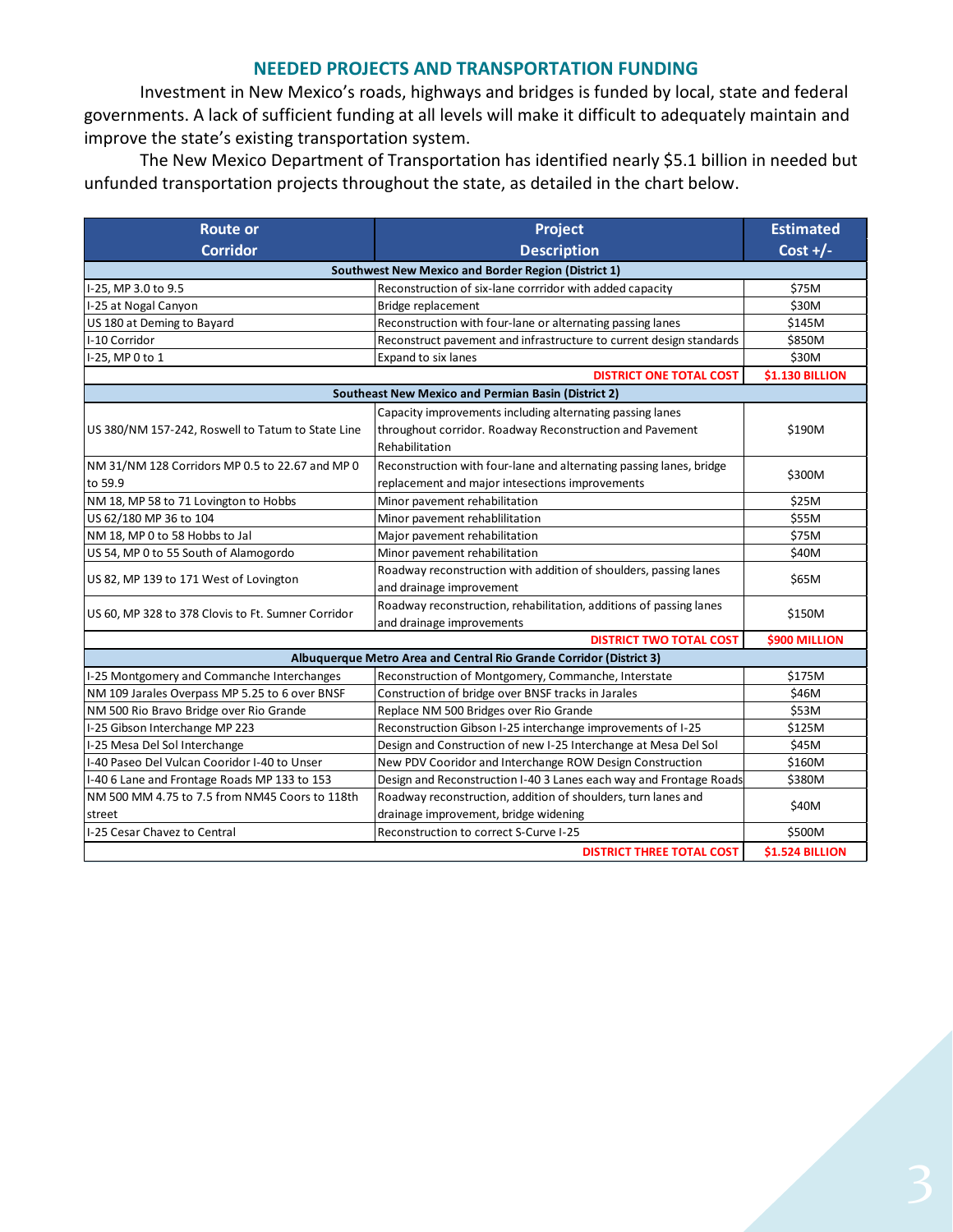| Northeastern Quadrant of New Mexico, Bordering Texas, Oklahoma and Colorado (District 4) |                                                                    |                        |  |  |
|------------------------------------------------------------------------------------------|--------------------------------------------------------------------|------------------------|--|--|
| NM 419, MP 17 and MP 17.42                                                               | Bridge Replacement (#6253, #6257)                                  | \$6M                   |  |  |
| NM 104, MP 71.35, MP 81.83, MP 87.12                                                     | Bridge Replacement (#5254, 5257, 5995)                             | \$11M                  |  |  |
| I-40, MP 272.38                                                                          | Bridge Replacement (#7184, #7185)                                  | \$7M                   |  |  |
| I-25, MP 412.36                                                                          | Bridge Replacement (#7288, #7289,#7290, #7291)                     | \$13M                  |  |  |
| NM 237, MP 1-2.4                                                                         | Roadway Rehabilitation, ADA, Drainage Improvements.                | \$20M                  |  |  |
| NM 39, MP 14.6- MP 30-50                                                                 | Roadway Reconstrucion/Rehabilitation, ADA, Lighting                | \$50M                  |  |  |
| I-25 MP 299-309                                                                          | Roadway Reconstrucion/Rehabilitation                               | \$35M                  |  |  |
| I-40. MP 270-276                                                                         | Roadway Reconstrucion/Rehabilitation                               | \$11M                  |  |  |
| I-40, MP 308- MP 313                                                                     | Roadway Reconstrucion/Rehabilitation                               | \$10M                  |  |  |
| I-40, MP 339- MP 351                                                                     | Roadway Reconstrucion/Rehabilitation                               | \$22M                  |  |  |
| I-40, MP 291-300                                                                         | Roadway Reconstrucion/Rehabilitation                               | \$17M                  |  |  |
| I-40, MP 317- MP 328                                                                     | Roadway Reconstrucion/Rehabilitation                               | \$20M                  |  |  |
| I-40, MP 360-MP 370                                                                      | Roadway Reconstrucion/Rehabilitation                               | \$20M                  |  |  |
| US 64/87, MP 349.4 to MP 404                                                             | Rehabilitation from Raton to Clayton.                              | \$150M                 |  |  |
| BL-15, MP 2.37 to MP 3.06                                                                | Roadway Rehabilitation, ADA                                        | \$15M                  |  |  |
| US 54, MP 306.1 to MP 356.2                                                              | Reconstruction or major rehabilitation                             | \$100M                 |  |  |
| <b>DISTRICT FOUR TOTAL COST</b><br>\$507 MILLION                                         |                                                                    |                        |  |  |
|                                                                                          | Northwest New Mexico and Northern Rio Grande Corridor (District 5) |                        |  |  |
| US 550, MP 99 to MP 150 (51 mi.)                                                         | Roadway centerline wall barrier                                    | \$56.6M                |  |  |
| NM 76, NM 68 to NM 503, MP 0 to MP 10 (10 mi.)                                           | Roadway rehabilitation and drainage improvements                   | \$27.1M                |  |  |
| NM 96, NM 512 to US 84 (35.5 mi)                                                         | Roadway rehabilitation / widening to add shoulders                 | \$38.4M                |  |  |
| Cerrillos Road in Santa Fe / St. Michael's to St. Francis                                | Roadway Reconstruction<br>\$25M                                    |                        |  |  |
| NM 599 at Via Vetaranos in Santa Fe                                                      | Interchange construction                                           | \$15M                  |  |  |
| US 550 Aztec to Colorado State Line                                                      | Full depth reclamation                                             | \$28M                  |  |  |
| US 64 Shiprock Bridge                                                                    | <b>Bridge Reconstruction</b>                                       | \$35M                  |  |  |
| US 64 Taos to Tres Piedras (37 miles)                                                    | Roadway rehabilitation / widening to add shoulders                 | \$100M                 |  |  |
| US 550 Aztec to Colorado State Line                                                      | Full depth reclamation                                             | \$28M                  |  |  |
|                                                                                          | <b>DISTRICT FIVE TOTAL COST</b>                                    | <b>\$353.1 MILLION</b> |  |  |
|                                                                                          | West-Central New Mexico, Gallup and Grants Area (District 6)       |                        |  |  |
| Allison Corridor - NM 118, BNSF and I-40 overpasses                                      | Phase 2 and Phase 3                                                | \$51.3M                |  |  |
| and connection                                                                           |                                                                    |                        |  |  |
| NM 547, MP 4 to 13.6                                                                     | Widening, drainage improvements, design and construction           | \$54.4M                |  |  |
| I-40 MP 0-133                                                                            | Design & addition of third lane & frontage roads                   | \$450M                 |  |  |
| NM 264, MP 0 to 16                                                                       | Design and reconstruction                                          | \$67.2M                |  |  |
| I-40 MP 35 to 36.3, NM 118 MP 30.1 to 35.7                                               | Phases 2-5, Drainage and flood mitigation project                  | \$52.8M                |  |  |
| <b>DISTRICT SIX TOTAL COST</b><br>\$675.7 MILLION                                        |                                                                    |                        |  |  |
| <b>\$5.090 BILLION</b><br><b>TOTAL STATEWIDE COST</b>                                    |                                                                    |                        |  |  |

Improvements to New Mexico's roads, highways and bridges are funded by local, state and federal governments. The level of highway investment is likely to increase as a result of the five-year federal [Infrastructure Investment and Jobs Act](https://www.congress.gov/bill/117th-congress/house-bill/3684/text) (IIJA), signed into law in November 2021, which will provide \$2.7 billion in road, highway and bridge funding from 2022 to 2026 resulting in a 35 percent increase in federal funding in 2022.

Highway and bridge spending multiplies through the economy by stimulating additional output. A 2021 macroeconomic [analysis](https://www.artba.org/wp-content/uploads/federal-investment/iija/ARTBA_EIA_IIJA_Report_Sept2021.pdf) by [IHS Markit](https://ihsmarkit.com/index.html) found that that every dollar spent on highway and bridge improvements results in \$3.4 dollars in combined direct, indirect and induced output from industries throughout the economy, resulting in a multiplier for highway and bridge investment of 3.4.

The ability of revenue from New Mexico's motor fuel tax – a critical source of state transportation funds – to keep pace with the state's future transportation needs is likely to erode as a result of increasing vehicle fuel efficiency and the increasing use of electric vehicles. The average fuel efficiency of U.S. passenger vehicles increased from 20 miles per gallon in 2010 to 24.5 miles per gallon in 2020. Average fuel efficiency is expected to increase another 31 percent by 2030, to 32 miles per gallon, and increase 51 percent by 2040, to 37 miles per gallon. The share of electric vehicles of total passenger vehicle sales in the U.S. is expected to increase to five percent by 2023 and to 60 percent by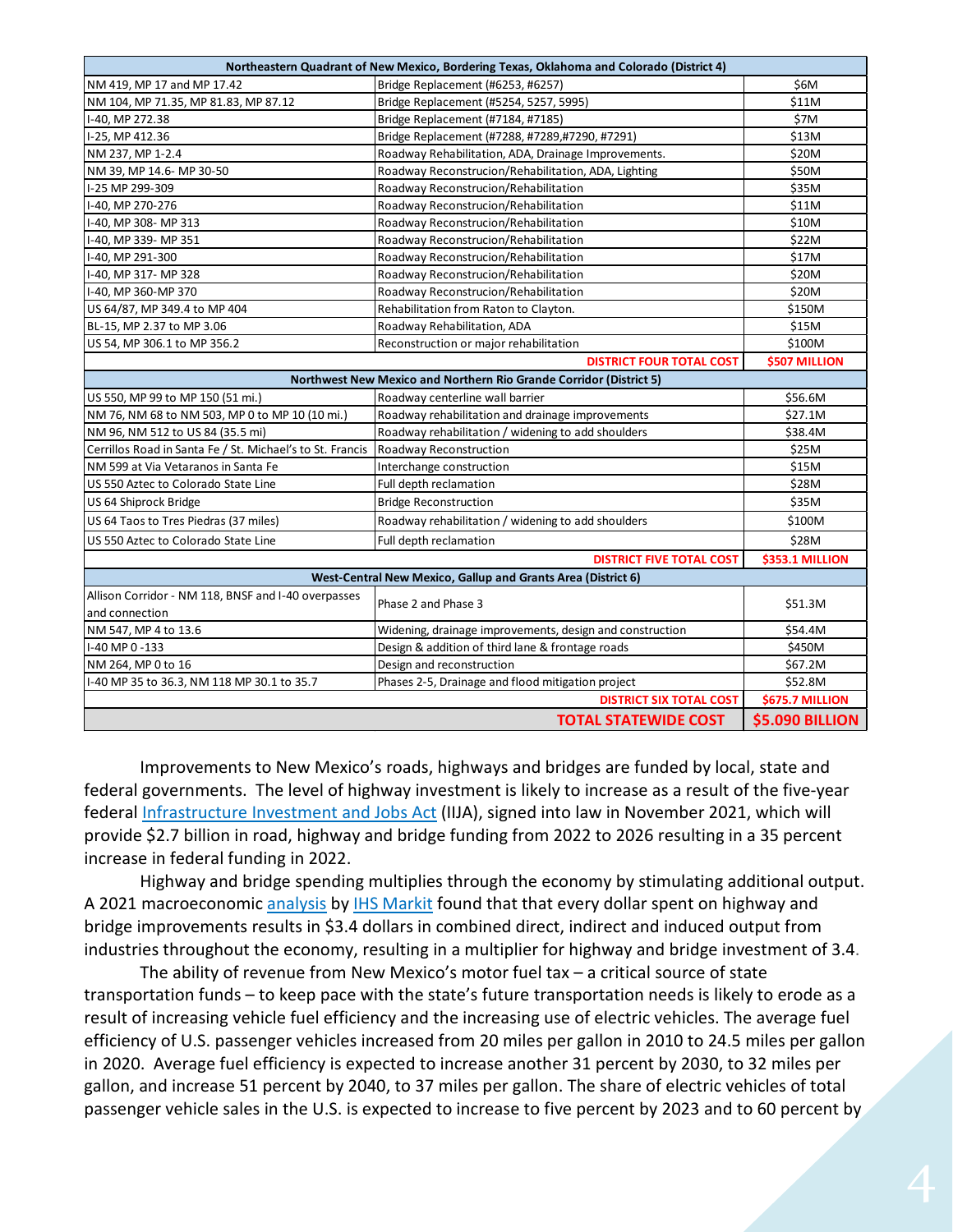2040, by which time electric vehicles will represent approximately 30 percent of the passenger vehicle fleet.

*Sources of information for this report include the Federal Highway Administration (FHWA), the New Mexico Department of Transportation (NMDOT), the American Association of State Highway and Transportation Officials (AASHTO), the Bureau of Transportation Statistics (BTS), the U.S. Census Bureau, the Texas Transportation Institute (TTI), the American Road & Transportation Builders Association (ARTBA), and the National Highway Traffic Safety Administration (NHTSA). Cover photo credit: Kerry M. Halasz.*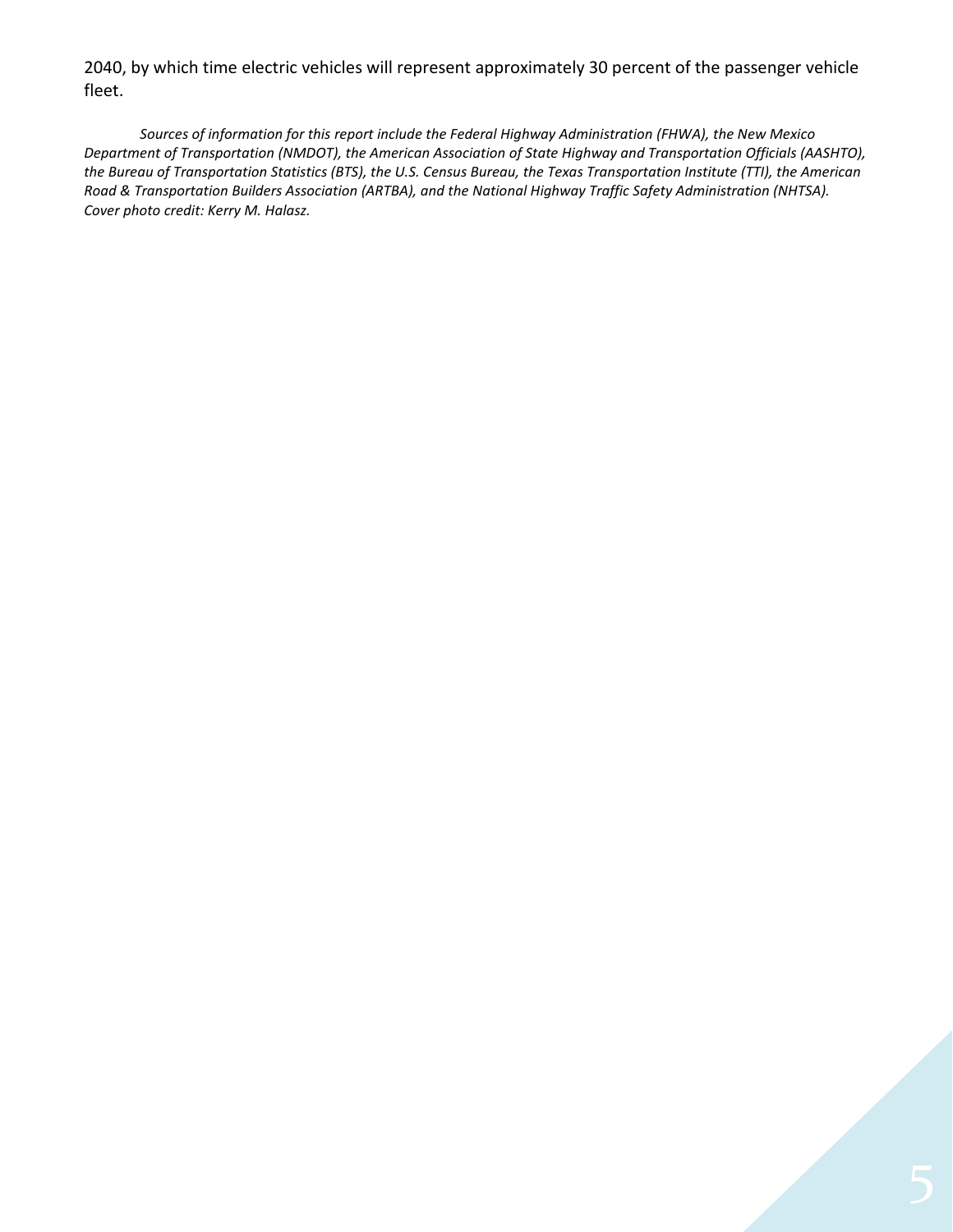#### **INTRODUCTION**

New Mexico's roads, highways and bridges form vital transportation links for the state's residents, visitors and businesses, providing daily access to homes, jobs, shopping, natural resources and recreation. Modernizing New Mexico's transportation system is critical to quality of life and economic competitiveness in the Land of Enchantment. Inadequate transportation investment, which will result in deteriorated transportation facilities and diminished access, will negatively affect New Mexico's economic competitiveness and quality of life.

To accommodate population and economic growth, maintain its level of economic competitiveness and achieve further economic growth, New Mexico will need to maintain and modernize its roads, highways and bridges by improving the physical condition of its transportation network and enhancing the system's ability to provide efficient, reliable and safe mobility for residents, visitors and businesses. Making needed improvements to New Mexico's roads, highways, bridges and transit systems could also provide a significant boost to the state's economy by creating jobs in the short term and stimulating long-term economic growth as a result of enhanced mobility and access. The importance of New Mexico's surface transportation system and the reliable movement of goods it provides has been heightened during the ongoing response to the COVID-19 pandemic.

This report examines the condition, use and safety of New Mexico's roads, highways and bridges, and the state's future mobility needs. Sources of information for this report include the Federal Highway Administration (FHWA), the New Mexico Department of Transportation (NMDOT), the American Association of State Highway and Transportation Officials (AASHTO), the Bureau of Transportation Statistics (BTS), the U.S. Census Bureau, the Texas Transportation Institute (TTI), the American Road & Transportation Builders Association (ARTBA), and the National Highway Traffic Safety Administration (NHTSA).

In addition to statewide data, the TRIP report includes regional data for the Albuquerque, Las Cruces and Santa Fe urban areas. An urban area is defined as a region's municipalities and surrounding suburbs for pavement condition and congestion data; bridge and traffic fatality data include a region's major counties.<sup>[1](#page-17-0)</sup>

# **POPULATION, TRAVEL AND ECONOMIC TRENDS IN NEW MEXICO**

New Mexico motorists and businesses require a high level of personal and commercial mobility. To foster quality of life and spur continued economic growth, it is critical that the state provide a safe and modern transportation system that can accommodate future growth in population, tourism, business, recreation and vehicle travel.

New Mexico's population grew to approximately 2.1 million residents in 2021, a 15 percent increase since 2000.<sup>2</sup> New Mexico had approximately 1.4 million licensed drivers in 2019.<sup>[3](#page-17-2)</sup> In 2019 (the most recent year when vehicle travel was not impacted by the pandemic), the state's transportation system carried 27.8 billion vehicle miles of travel (VMT), a 22 percent increase from 2000. [4](#page-17-3) In 2020, the state's transportation system carried 23.8 billion vehicle miles of travel, down six percent overall from the previous year.<sup>5</sup> Due to the Covid-19 pandemic, vehicle travel in New Mexico dropped by as much as 41 percent in April 2020 (as compared to vehicle travel during the same month the previous year), but rebounded to 15 percent above November 2019 volumes by November 2021.<sup>6</sup> From 2000 to 2020, New Mexico's gross domestic product (GDP), a measure of the state's economic output, increased by 33 percent, when adjusted for inflation.<sup>7</sup> U.S. GDP increased 40 percent during the same period.<sup>[8](#page-17-7)</sup>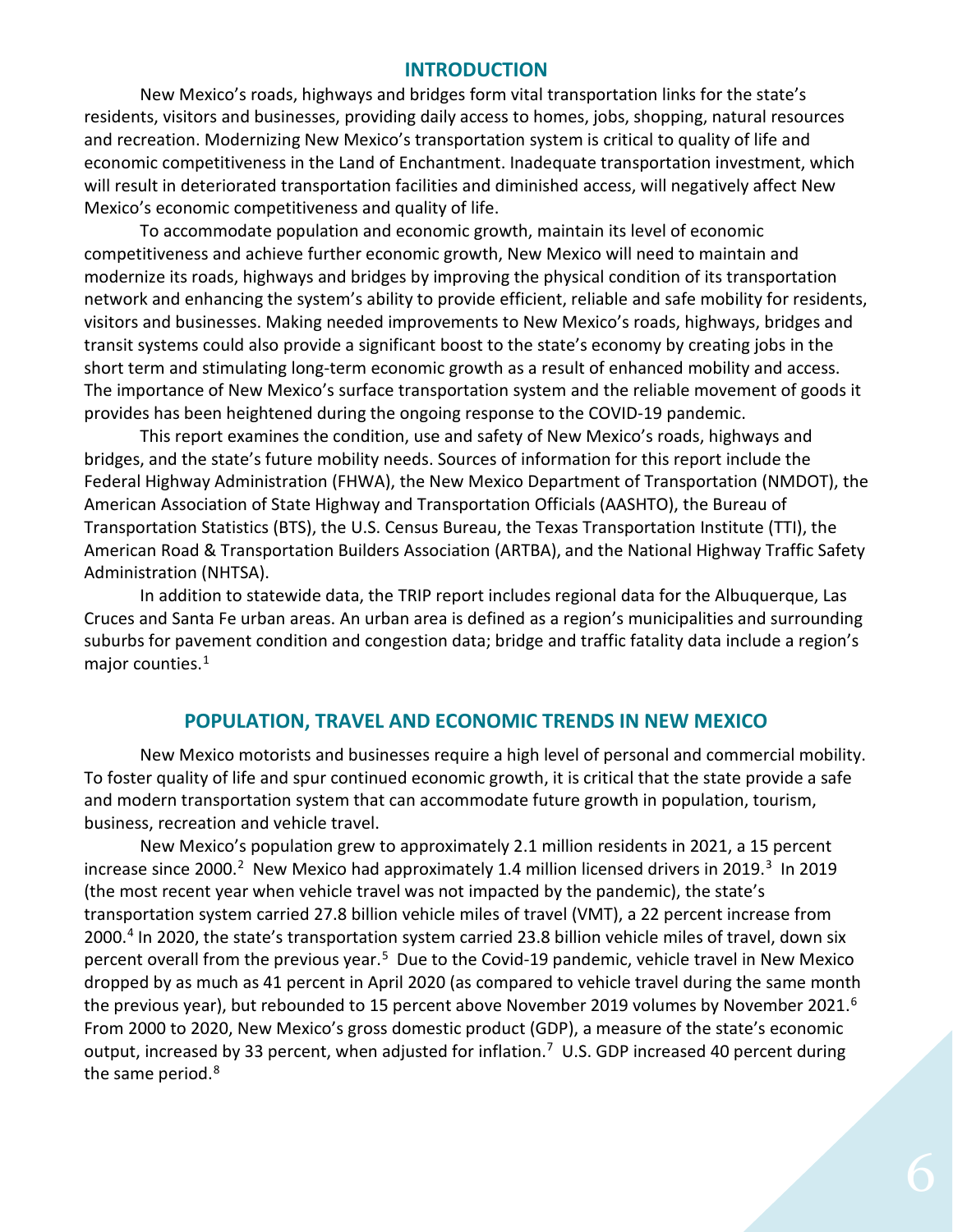# **CONDITION OF NEW MEXICO ROADS**

The life cycle of New Mexico's roads is greatly affected by the state and local governments' ability to perform timely maintenance and upgrades to ensure that road and highway surfaces last as long as possible.

The pavement data in this report, which is for all arterial and collector roads and highways, is provided by the Federal Highway Administration (FHWA), based on data submitted annually by the New Mexico Transportation Cabinet on the condition of major state and locally maintained roads and highways. Pavement data for Interstate highways and other principal arterials is collected for all system mileage, whereas pavement data for minor arterial and all collector roads and highways is based on sampling portions of roadways as prescribed by FHWA to ensure the data collected is adequate to provide an accurate assessment of pavement conditions on these roads and highways.

Statewide, more than half of New Mexico's major roads are in poor or mediocre condition. Thirty-four percent of New Mexico's major locally and state-maintained roads are in poor condition and 22 percent are in mediocre condition.<sup>9</sup> Eleven percent of New Mexico's major roads are in fair condition and the remaining 32 percent are in good condition.<sup>[10](#page-17-9)</sup>

Forty-two percent of New Mexico's major locally and state-maintained urban roads and highways have pavements rated in poor condition and 26 percent are in mediocre condition.<sup>[11](#page-17-10)</sup> Twelve percent of New Mexico's major urban roads are rated in fair condition and the remaining 20 percent are rated in good condition.<sup>12</sup>

Thirty-two percent of New Mexico's major locally and state-maintained rural roads and highways have pavements rated in poor condition and 22 percent are in mediocre condition.<sup>[13](#page-17-12)</sup> Eleven percent of New Mexico's major rural roads are rated in fair condition and the remaining 35 percent are rated in good condition.<sup>14</sup> The chart below details pavement conditions on major urban roads in the state's largest urban areas and statewide. [15](#page-17-14)

| Chart 1. Pavement conditions on major urban roads in New Mexico's largest urban areas and |
|-------------------------------------------------------------------------------------------|
| statewide.                                                                                |

| <b>Location</b>      | Poor | <b>Mediocre</b> | Fair | Good |
|----------------------|------|-----------------|------|------|
| Albuquerque          | 39%  | 21%             | 11%  | 30%  |
| Las Cruces           | 32%  | 36%             | 12%  | 21%  |
| Santa Fe             | 32%  | 21%             | 14%  | 34%  |
| NEW MEXICO STATEWIDE | 34%  | 22%             | 11%  | 32%  |

**Source: TRIP analysis of Federal Highway Administration data.** 

Pavement failure is caused by a combination of traffic, moisture and climate. Moisture often works its way into road surfaces and the materials that form the road's foundation. Road surfaces at intersections are more prone to deterioration because the slow-moving or standing loads occurring at these sites subject the pavement to higher levels of stress. It is critical that roads are fixed before they require major repairs because reconstructing roads costs approximately four times more than resurfacing them.[16](#page-17-15) As roads and highways continue to age, they will reach a point of deterioration where routine paving and maintenance will not be adequate to keep pavement surfaces in good condition and costly reconstruction of the roadway and its underlying surfaces will become necessary.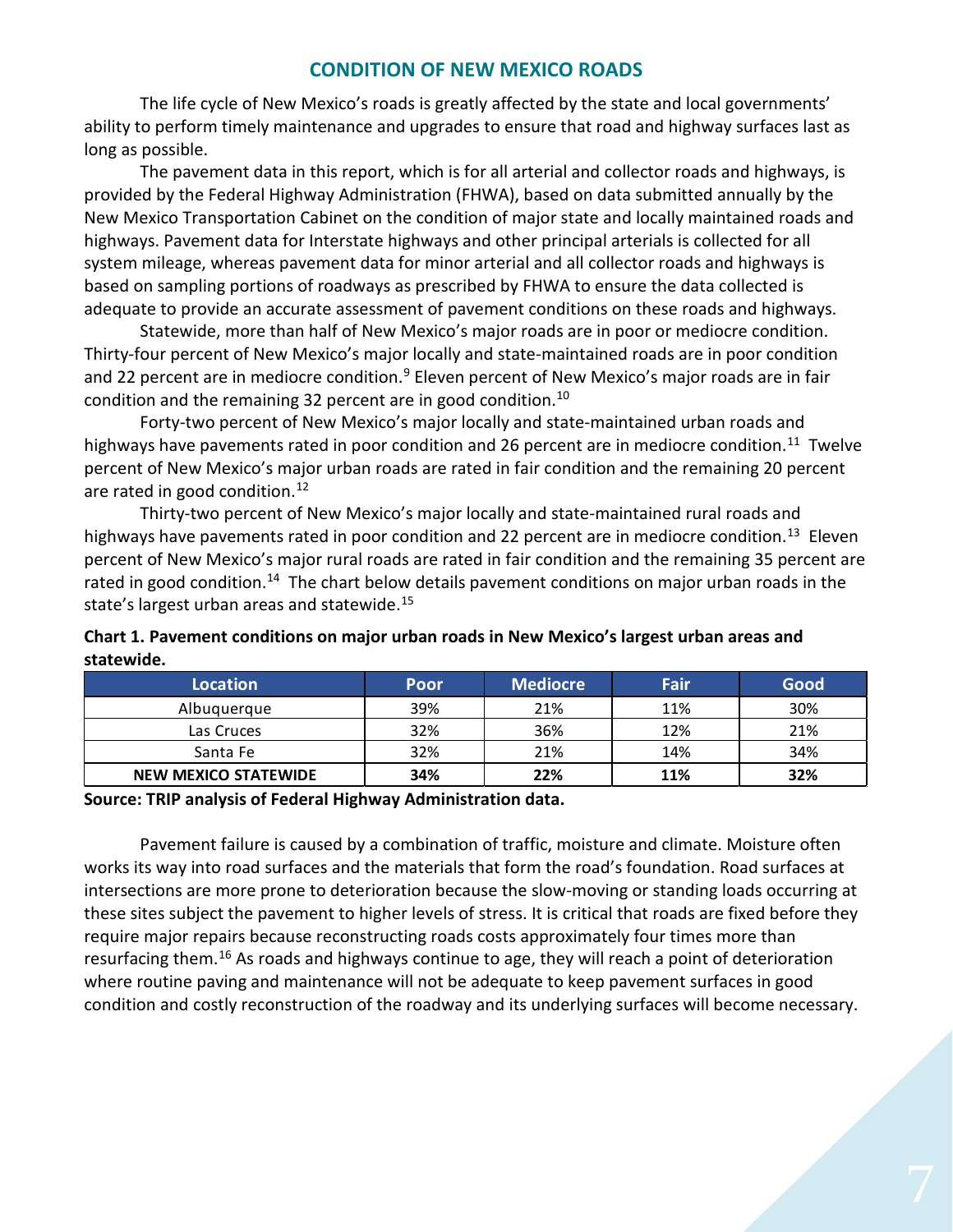#### **Chart 2. Pavement Condition Cycle Time with Treatment and Cost**



**Source: North Carolina Department of Transportation (2016). [2016 Maintenance Operations and](https://connect.ncdot.gov/resources/Asset-Management/MSADocuments/2016%20Maintenance%20Operations%20and%20Performance%20Analysis%20Report%20(MOPAR).pdf)  [Performance Analysis Report.](https://connect.ncdot.gov/resources/Asset-Management/MSADocuments/2016%20Maintenance%20Operations%20and%20Performance%20Analysis%20Report%20(MOPAR).pdf)**

Long-term repair costs increase significantly when road and bridge maintenance is deferred, as road and bridge deterioration accelerates later in the service life of a transportation facility and requires more costly repairs. [A report on maintaining](https://www.yumpu.com/en/document/view/9021768/pavement-maintenance-cornell-local-roads-program-cornell-/4)  [pavements](https://www.yumpu.com/en/document/view/9021768/pavement-maintenance-cornell-local-roads-program-cornell-/4) found that every \$1 of deferred maintenance on roads and bridges costs an additional \$4 to \$5 in needed future repairs. $17$ 



# **THE COST TO MOTORISTS OF ROADS IN INADEQUATE CONDITION**

TRIP has calculated the additional cost to motorists of driving on roads in poor, mediocre or fair condition. When roads are in poor, mediocre or fair condition – which may include potholes, rutting or rough surfaces – the cost to operate and maintain a vehicle increases. These additional vehicle operating costs (VOC) include accelerated vehicle depreciation, additional vehicle repair costs, increased fuel consumption and increased tire wear. TRIP estimates that additional VOC borne by New Mexico motorists as a result of deteriorated road conditions is \$1.3 billion annually, an average of \$901 per driver statewide.<sup>[18](#page-17-17)</sup> The chart below shows additional VOC per motorist in the state's largest urban areas.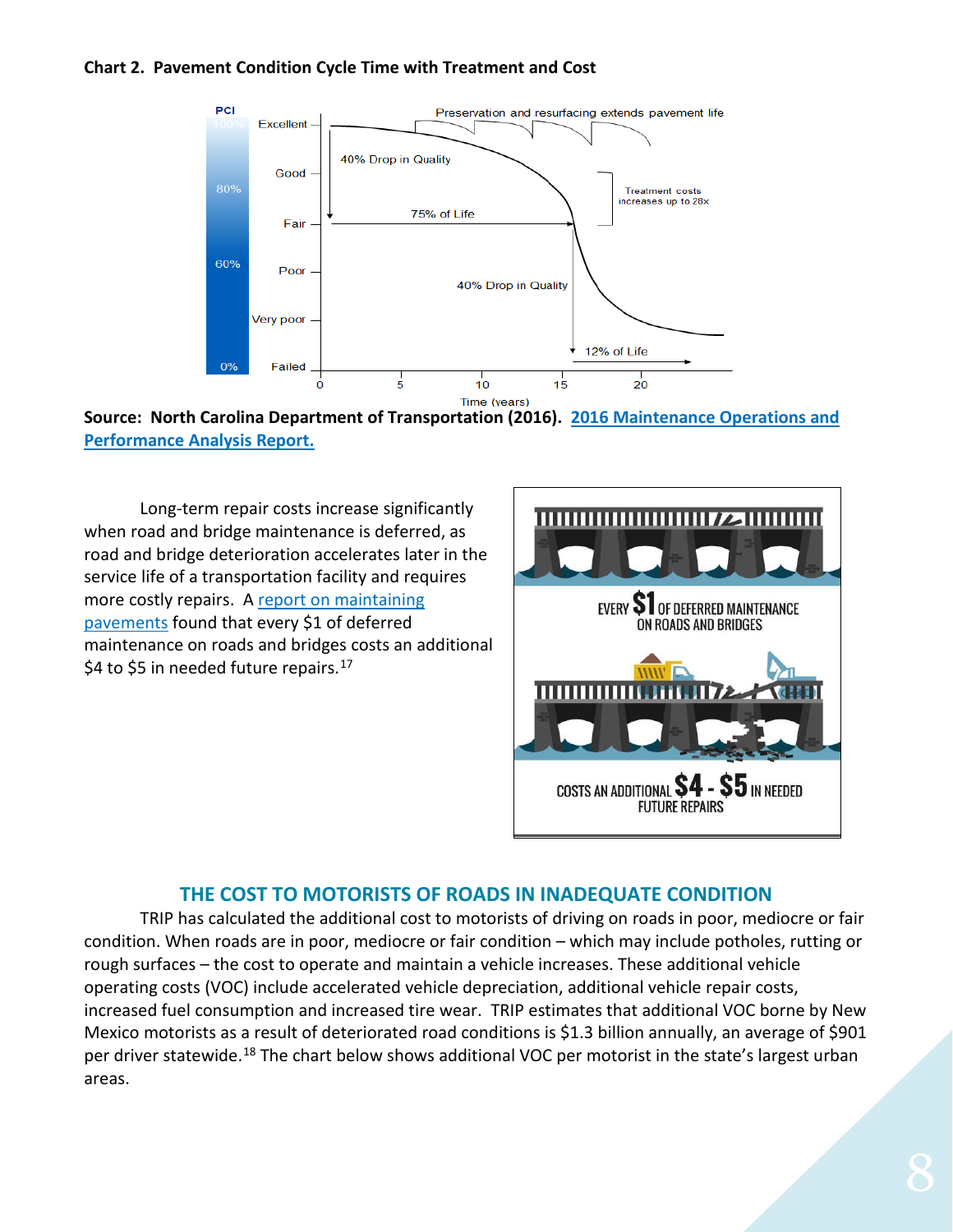#### **Chart 3. Vehicle operating costs per motorist as a result of driving on deteriorated roads.**

| <b>Location</b>             | <b>VOC</b>    |
|-----------------------------|---------------|
| Albuquerque                 | \$928         |
| Las Cruces                  | \$910         |
| Santa Fe                    | \$817         |
| <b>NEW MEXICO STATEWIDE</b> | \$1.3 Billion |

#### **Source: TRIP estimates.**

Additional vehicle operating costs have been calculated in the Highway Development and Management Model (HDM), which is recognized by the U.S. Department of Transportation and more than 100 other countries as the definitive analysis of the impact of road conditions on vehicle operating costs. The HDM report is based on numerous studies that have measured the impact of various factors, including road conditions, on vehicle operating costs.<sup>[19](#page-17-18)</sup> The HDM study found that road deterioration increases ownership, repair, fuel and tire costs. The report found that deteriorated roads accelerate the pace of depreciation of vehicles and the need for repairs because the stress on the vehicle increases in proportion to the level of roughness of the pavement surface. Similarly, tire wear and fuel consumption increase as roads deteriorate since there is less efficient transfer of power to the drive train and additional friction between the road and the tires.

TRIP's additional VOC estimate is based on taking the average number of miles driven annually by a motorist, calculating current VOC based on [AAA's driving cost estimates](https://www.aaa.com/AAA/common/AAR/files/AAA-Your-Driving-Costs.pdf) and then using the HDM model to estimate the additional VOC paid by drivers as a result of substandard roads.<sup>20</sup> Additional research on the impact of road conditions on fuel consumption by the Texas Transportation Institute (TTI) is also factored into TRIP's vehicle operating cost methodology.

#### **BRIDGE CONDITIONS IN NEW MEXICO**

New Mexico's bridges form key links in the state's highway system, providing communities and individuals access to employment, schools, shopping and medical facilities, and facilitating commerce and access for emergency vehicles.

Five percent (208 of 4,025) of New Mexico's locally and state-maintained bridges are rated in poor/structurally deficient condition. [21](#page-17-20) This includes all bridges that are 20 feet or more in length. A bridge is deemed structurally deficient if there is significant deterioration of the bridge deck, supports or other major components.

Bridges that are structurally deficient may be posted for lower weight limits or closed if their condition warrants such action. Deteriorated bridges can have a significant impact on daily life. Restrictions on vehicle weight may cause many vehicles – especially emergency vehicles, commercial trucks, school buses and farm equipment – to use alternate routes to avoid posted bridges. Redirected trips also lengthen travel time, waste fuel and reduce the efficiency of the local economy.

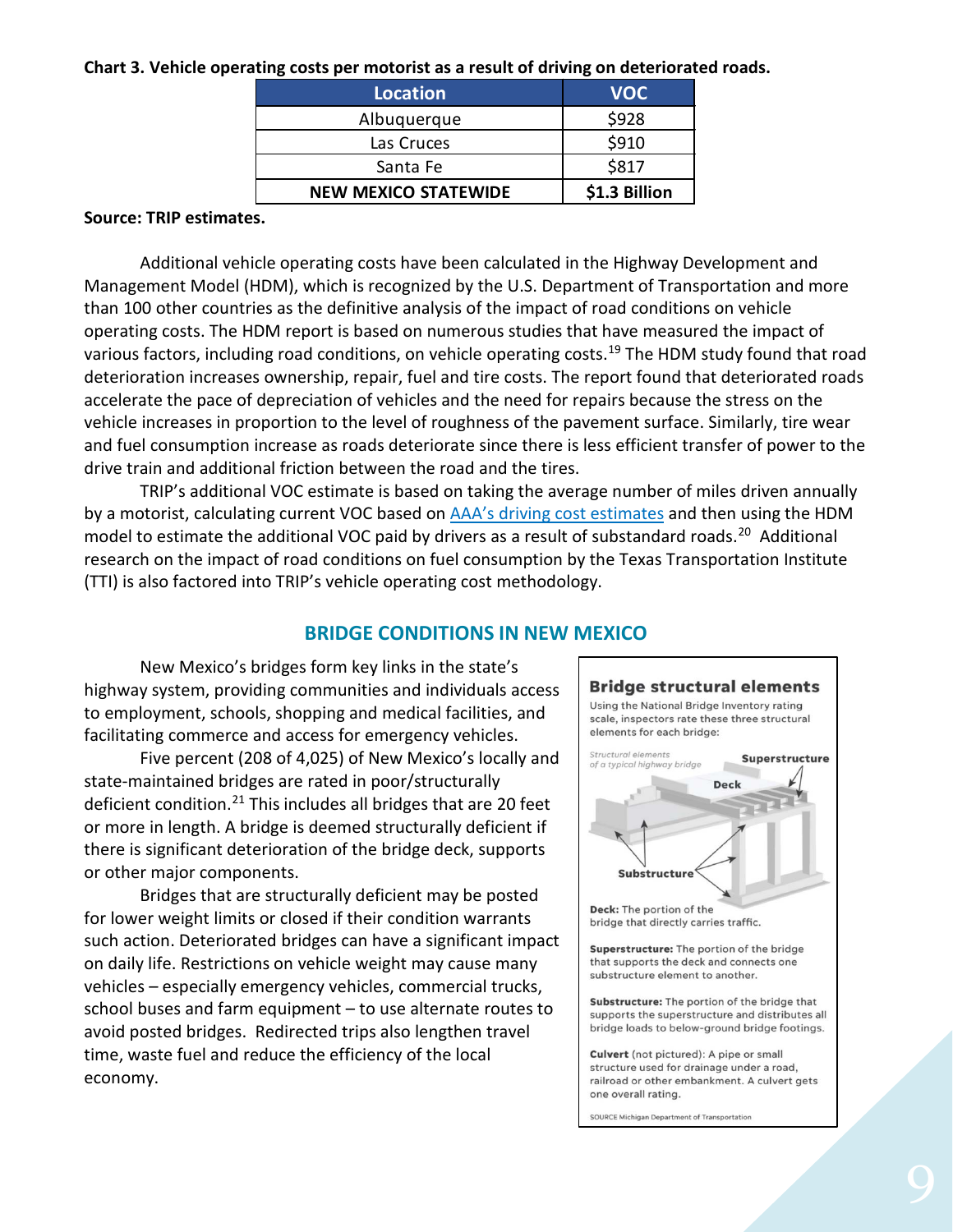Fifty-eight percent of New Mexico's locally and state-maintained bridges have been rated in fair condition.[22](#page-17-21) A fair rating indicates that a bridge's structural elements are sound but minor deterioration has occurred to the bridge's deck, substructure or superstructure. The remaining 36 percent of the state's bridges are rated in good condition.<sup>[23](#page-17-22)</sup>

The chart below details the condition of bridges statewide and in New Mexico's largest urban areas.

| . .                         |                                    |              | ັ             |              |               |              |                |
|-----------------------------|------------------------------------|--------------|---------------|--------------|---------------|--------------|----------------|
|                             | <b>POOR/STRUCTURALLY DEFICIENT</b> |              | <b>FAIR</b>   |              | <b>GOOD</b>   |              | <b>TOTAL</b>   |
|                             | <b>Number</b>                      | <b>Share</b> | <b>Number</b> | <b>Share</b> | <b>Number</b> | <b>Share</b> | <b>BRIDGES</b> |
| Albuquerque                 |                                    | 1%           | 345           | 70%          | 144           | 29%          | 496            |
| Las Cruces                  | 12                                 | 5%           | 154           | 59%          | 96            | 37%          | 262            |
| Santa Fe                    |                                    | 2%           | 133           | 53%          | 110           | 44%          | 249            |
| <b>NEW MEXICO STATEWIDE</b> | 208                                | 5%           | 2,351         | 58%          | 1,466         | 36%          | 4,025          |

# **Chart 4. Bridge conditions statewide and in New Mexico's largest urban areas.**

**Source: TRIP analysis of Federal Highway Administration National Bridge Inventory (2021).**

Most bridges are designed to last 50 years before major overhaul or replacement, although many newer bridges are being designed to last 75 years or longer. In New Mexico, 48 percent of the state's bridges were built in 1969 or earlier.<sup>[24](#page-17-23)</sup>

The service life of bridges can be extended by performing routine maintenance such as resurfacing decks, painting surfaces, ensuring that a facility has good drainage and replacing deteriorating components. But most bridges will eventually require more costly reconstruction or major rehabilitation to remain operable.

# **TRAFFIC SAFETY IN NEW MEXICO**

A total of 1,894 people were killed in New Mexico traffic crashes from 2015 to 2019, an average of 379 fatalities per year.<sup>[25](#page-17-24)</sup>

#### **Chart 5. Traffic Fatalities in New Mexico 2015-2019.**

| Year           | <b>Fatalities</b> |
|----------------|-------------------|
| 2015           | 298               |
| 2016           | 402               |
| 2017           | 397               |
| 2018           | 391               |
| 2019           | 424               |
| <b>TOTAL</b>   | 1,894             |
| <b>AVERAGE</b> | 379               |

# **Source: National Highway Traffic Safety Administration.**

New Mexico's overall traffic fatality rate of 1.53 fatalities per 100 million vehicle miles of travel in 2019 is the third highest in the nation and significantly higher than the national average of 1.11.<sup>[26](#page-17-25)</sup>

The chart below shows the average number of people killed in traffic crashes in the state's largest urban areas between 2015 and 2019, and the cost of traffic crashes per driver.

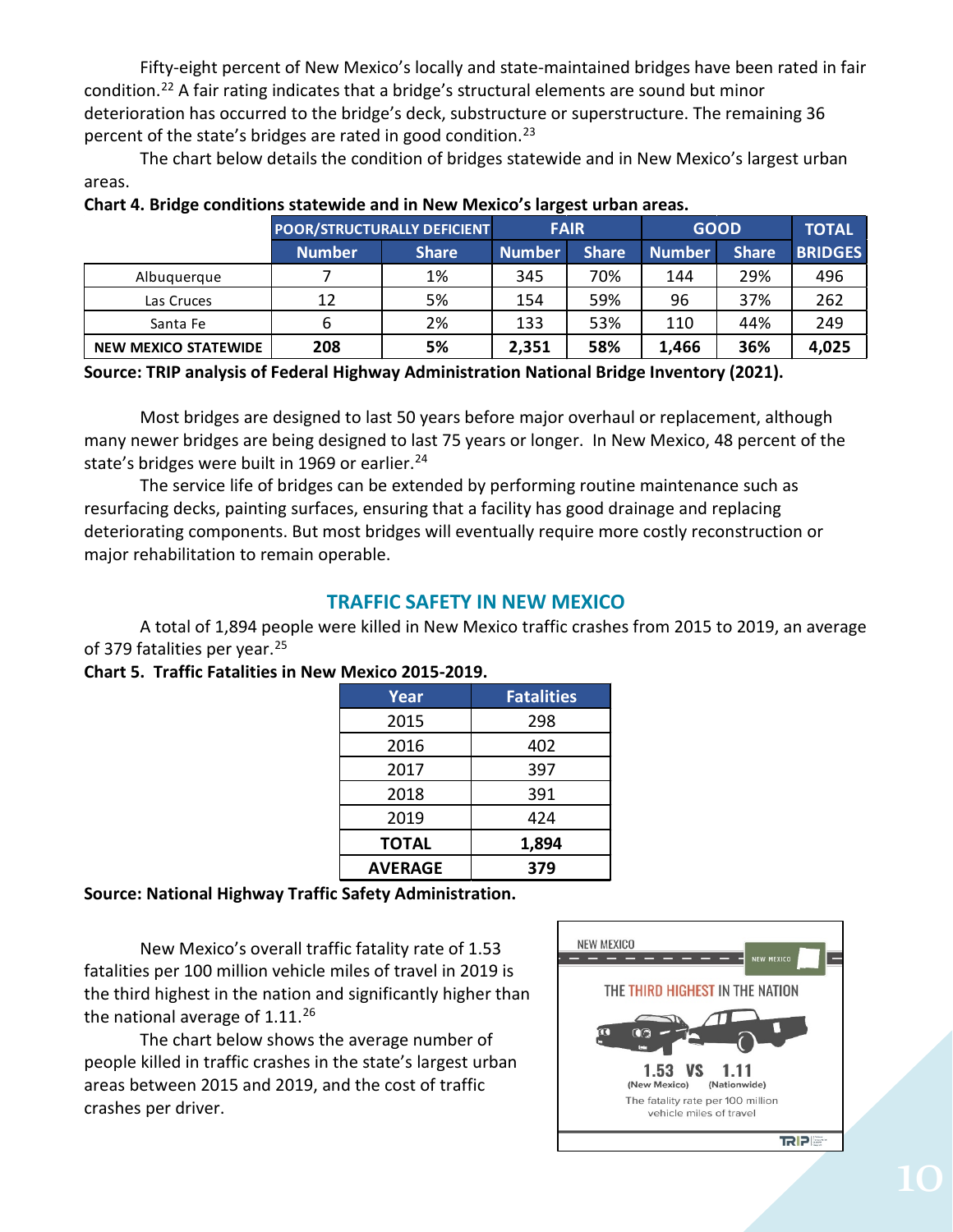| Location                    | <b>Average</b><br><b>Fatalities</b><br>2015-2019 | <b>Crash Costs</b><br>per<br><b>Driver</b> |
|-----------------------------|--------------------------------------------------|--------------------------------------------|
| Albuquerque                 | 150                                              | \$635                                      |
| Las Cruces                  | 39                                               | \$513                                      |
| Santa Fe                    | 29                                               | \$560                                      |
| <b>NEW MEXICO STATEWIDE</b> | 379                                              | \$847 Million                              |

**Chart 6. Average fatalities between 2015 and 2019 and the annual cost of crashes per driver.**

#### **Source: TRIP analysis of NHTSA data.**

Three major factors are associated with fatal vehicle crashes: driver behavior, vehicle characteristics and roadway features. It is estimated that roadway features are likely a contributing factor in approximately one-third of fatal traffic crashes. Roadway features that impact safety include the number of lanes, lane widths, lighting, lane markings, rumble strips, shoulders, guard rails, other shielding devices, median barriers and intersection design.

Traffic crashes in New Mexico imposed a total of \$2.5 billion in economic costs in 2019.<sup>[27](#page-17-26)</sup> TRIP estimates that roadway features, while not the primary cause of a crash, were likely a contributing factor in approximately one-third of all fatal traffic crashes, resulting in \$847 million in economic costs in New Mexico in 2019.<sup>28</sup> According to a [2015 National Highway Traffic](file://EgnyteDrive/tripcloud/Shared/TRIP%20Staff%20Folders/Active%20State%20Reports%202019/Alabama/According%20to%20a%202015%20National%20Highway%20Traffic%20Safety%20Administration%20(NHTSA)%20report,) Safety Administration (NHTSA) [report,](file://EgnyteDrive/tripcloud/Shared/TRIP%20Staff%20Folders/Active%20State%20Reports%202019/Alabama/According%20to%20a%202015%20National%20Highway%20Traffic%20Safety%20Administration%20(NHTSA)%20report,) the economic costs of traffic crashes includes work and household productivity losses, property damage, medical costs, rehabilitation costs, legal and court costs, congestion costs, and emergency services.<sup>[29](#page-17-28)</sup>

Improving safety on New Mexico's roadways can be achieved through further improvements in vehicle safety; improvements in driver, pedestrian, and bicyclist behavior; and, a variety of improvements in roadway safety features. The severity of serious traffic crashes could be reduced through roadway improvements, where appropriate, such as converting intersections to roundabouts; removing or shielding roadside objects; the addition of left-turn lanes at intersections; the signalization of intersections; adding or improving median barriers; improved lighting; adding centerline or shoulder rumble strips; providing appropriate pedestrian and bicycle facilities, including sidewalks and bicycle lanes; providing wider lanes, wider and paved shoulders; upgrading roads from two lanes to four lanes; providing better road and lane markings; and updating rail crossings.

The U.S. has a \$146 billion backlog in needed roadway safety improvements, according to a 2017 [report](https://aaafoundation.org/wp-content/uploads/2017/05/SafetyBenefitsofHighway.pdf) from the AAA Foundation for Traffic Safety. The report found implementing these costeffective and needed roadway safety improvements on U.S. roadways would save approximately 63,700 lives and reduce the number of serious injuries as a result of traffic crashes by approximately 350,000 over 20 years.

#### **TRAFFIC CONGESTION IN NEW MEXICO**

Increasing levels of traffic congestion cause significant delays in New Mexico, particularly in its larger urban areas, choking commuting and commerce. Traffic congestion robs commuters of time and money and imposes increased costs on businesses, shippers and manufacturers, which are often passed along to the consumer. Increased levels of congestion can also reduce the attractiveness of a location to a business when considering expansion or where to locate a new facility.

Based on TTI methodology, TRIP estimates the value of lost time and wasted fuel in New Mexico is approximately \$845 million a year. The chart below shows the number of hours lost to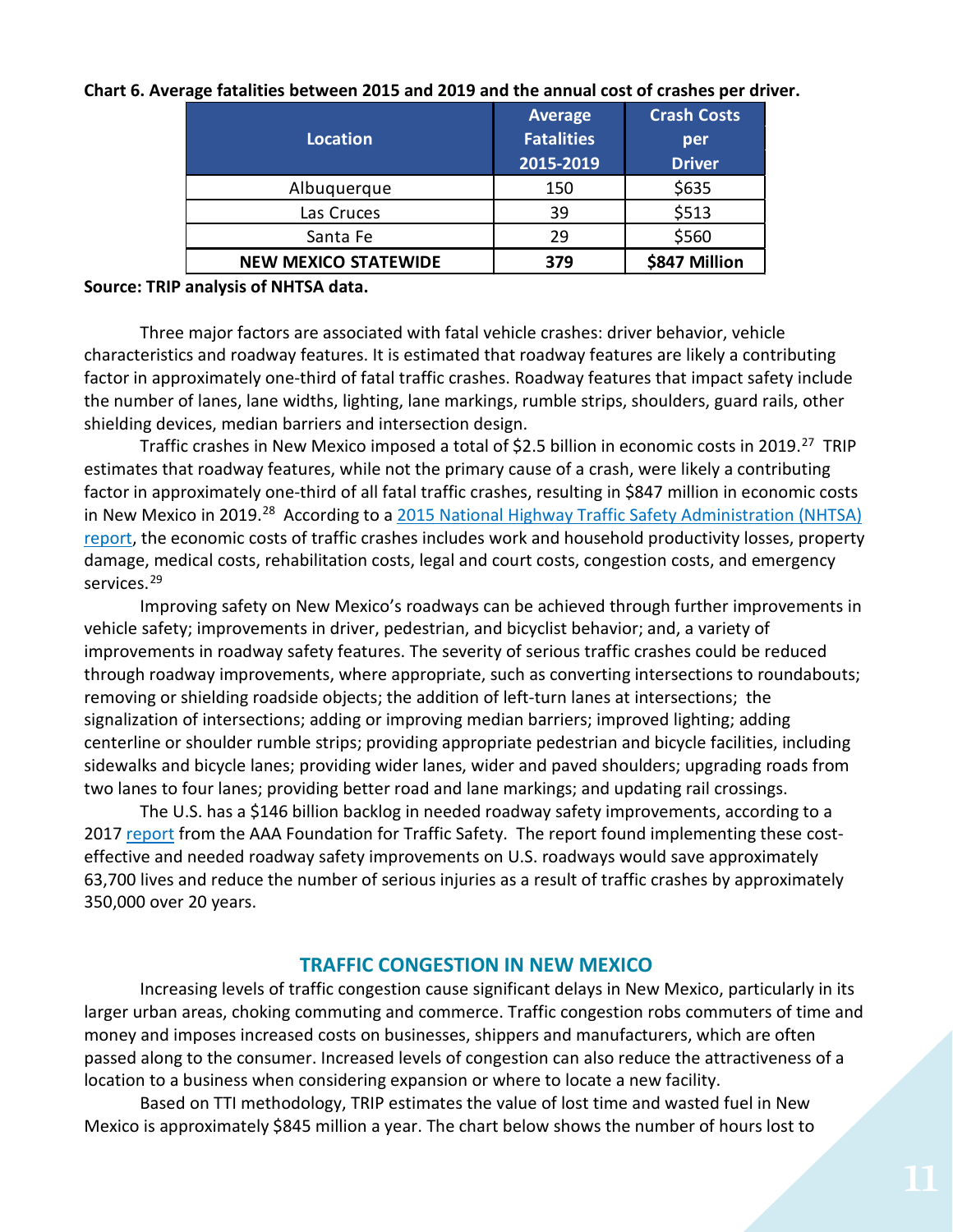congestion annually for each driver in the state's largest urban areas, the per-driver cost of lost time and wasted fuel due to congestion, and the gallons of fuel lost annually.

|                 | <b>Hours Lost</b> | <b>Annual</b>     | <b>Gallons of Fuel</b> |
|-----------------|-------------------|-------------------|------------------------|
| <b>Location</b> | to.               | <b>Cost</b>       | <b>Wasted Per</b>      |
|                 | Congestion        | <b>Per Driver</b> | <b>Driver</b>          |
| Albuquerque     | 45                | \$1,041           | 21                     |
| Las Cruces      | 19                | \$418             |                        |
| Santa Fe        | 29                | \$643             | 14                     |

| Chart 7. Annual hours lost to congestion and congestion costs per driver. |  |  |  |
|---------------------------------------------------------------------------|--|--|--|
|---------------------------------------------------------------------------|--|--|--|

**Source: TRIP analysis based on TTI Urban Mobility Report.**

# **TRANSPORTATION AND ECONOMIC GROWTH**

Today's culture of business demands that an area have well-maintained and efficient roads, highways and bridges if it is to remain economically competitive. Global communications and the impact of free trade in North America and elsewhere have resulted in a significant increase in freight movement, making the quality of a region's transportation system a key component in a business's ability to compete locally, nationally and internationally.

Businesses have responded to improved communications and the need to cut costs with a variety of innovations including just-in-time delivery, increased small package delivery, demand-side inventory management and e-commerce. The result of these changes has been a significant improvement in logistics efficiency as firms move from a push-style distribution system, which relies on large-scale warehousing of materials, to a pull-style distribution system, which relies on smaller, more strategic movement of goods. These improvements have made mobile inventories the norm, resulting in the nation's trucks literally becoming rolling warehouses.

Highways are vitally important to continued economic development in New Mexico. As the economy expands, creating more jobs and increasing consumer confidence, the demand for consumer and business products grows. In turn, manufacturers ship greater quantities of goods to market to meet this demand, a process that adds to truck traffic on the state's highways and major arterial roads.

The ability of the nation's freight transportation system to efficiently and safely accommodate the growing demand for freight movement could be hampered by inadequate transportation capacity, a lack of adequate safety features on some transportation facilities, institutional barriers to enhancing the nation's freight facilities, a lack of adequate funding for needed improvements to the freight network and a shortage of drivers.

The need to improve the U.S. freight network is occurring at a time when the nation's freight delivery system is being transformed by advances in vehicle autonomy, manufacturing, warehousing and supply chain automation, increasing e-commerce, and the growing logistic networks being developed by Amazon and other retail organizations in response to the demand for a faster and more responsive delivery and logistics cycle.

Every year, \$120 billion in goods are shipped to and from sites in New Mexico.<sup>30</sup> Sixty-seven percent of the goods shipped annually to and from sites in New Mexico are carried by truck and another 12 percent are carried by courier services or multiple-mode deliveries, which include trucking.<sup>[31](#page-17-30)</sup> The value of freight shipped to and from sites in New Mexico, in inflation-adjusted dollars, is expected to increase 110 percent by 2045 and by 126 percent for goods shipped by trucks.<sup>[32](#page-17-31)</sup>

Investments in transportation improvements in New Mexico play a critical role in the state's economy. A [report](https://www.transportationcreatesjobs.org/pdf/Economic_Profile.pdf) by the American Road & Transportation Builders Association found that the design,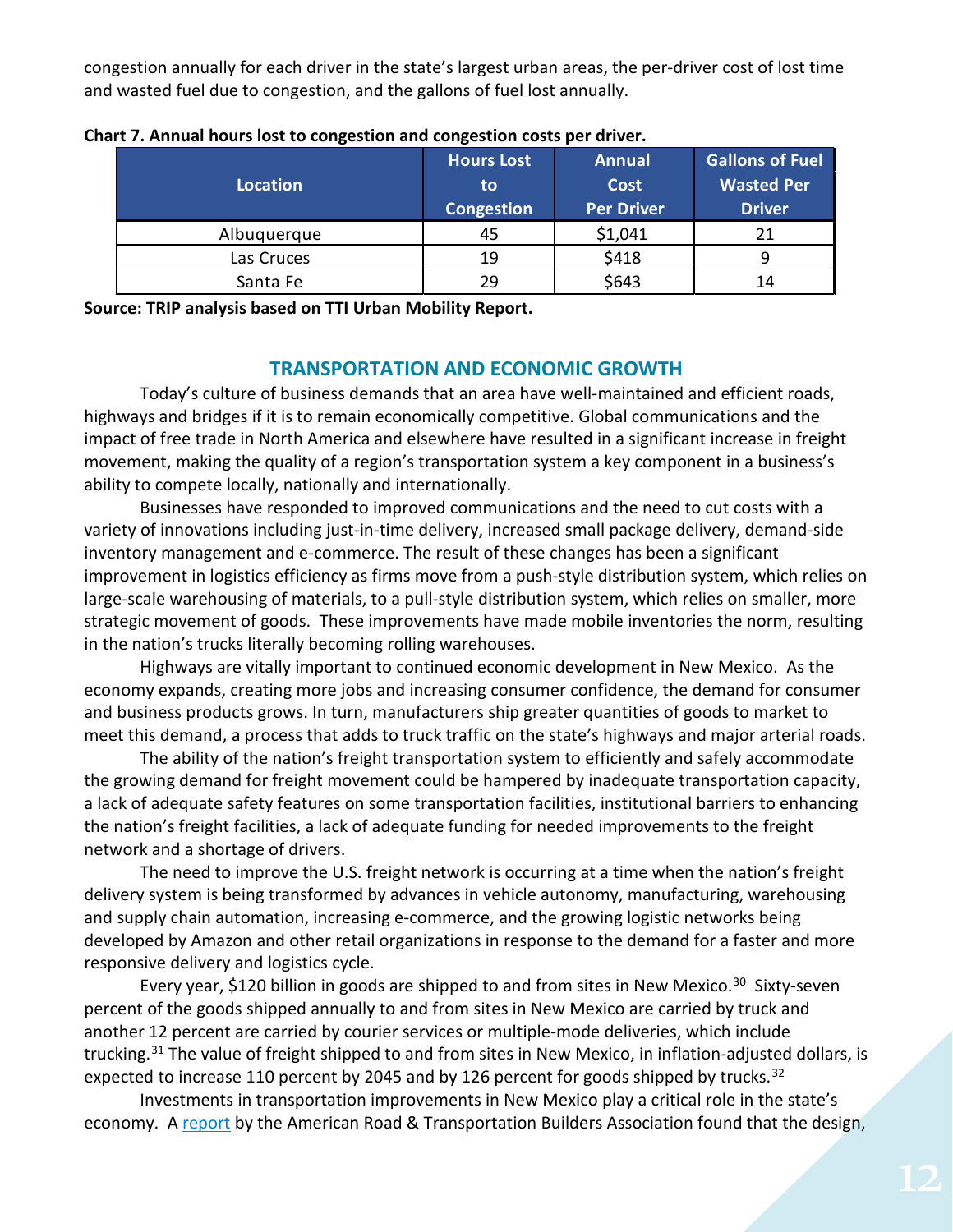construction and maintenance of transportation infrastructure supports the equivalent of approximately 26,000 full-time jobs across all sectors of the state economy, earning these workers approximately \$802 million annually.<sup>[33](#page-17-32)</sup> These jobs include approximately 13,000 full-time jobs directly involved in transportation infrastructure construction and related activities. Spending by employees and companies in the transportation design and construction industry supports an additional 13,000 full-time jobs in New Mexico.<sup>[34](#page-17-33)</sup> Transportation construction in New Mexico contributes an estimated \$146.3 million annually in state and local income, corporate and unemployment insurance taxes and the federal payroll tax.<sup>[35](#page-17-34)</sup>

Approximately 349,000 full-time jobs in New Mexico in key industries like tourism, retail sales, agriculture and manufacturing are dependent on the quality, safety and reliability of the state's transportation infrastructure network. These workers earn \$12.1 billion in wages and contribute an estimated \$2.2 billion in state and local income, corporate and unemployment insurance taxes and the federal payroll tax.[36](#page-17-35)

Local, regional and state economic performance is improved when a region's surface transportation system is expanded or repaired. This improvement comes as a result of the initial job creation and increased employment created over the long-term because of improved access, reduced transport costs and improved safety.

Increasingly, companies are looking at the quality of a region's transportation system when deciding where to re-locate or expand. Regions with congested or poorly maintained roads may see businesses relocate to areas with a smoother, more efficient and more modern transportation system. Highway access has a significant impact on the competitiveness of a region's economy. Not surprisingly, highway accessibility was ranked the number two site selection factor in the 202[1 survey](https://www.areadevelopment.com/corporate-consultants-survey-results/q1-2021/35th-annual-corporate-survey.shtml) of corporate executives by Area Development Magazine, behind only skilled labor.<sup>[37](#page-17-36)</sup>

# **IMPROVING TRANSPORTATION SAFETY, RESILIENCY AND EFFICIENCY**

Recognizing that extreme weather, sea level change, and changes in environmental conditions may threaten the condition and longevity of the nation's transportation infrastructure, transportation agencies have begun to assess vulnerabilities and consider the resilience of their transportation assets during the transportation planning process. Transportation agencies across the country have begun to incorporate resilience in asset management plans, addressing resilience in project development and design and optimizing operations and maintenance practices.[38](#page-17-37)

Based on the importance of maximizing the level and safety of mobility provided by its transportation system, transportation agencies are adopting Transportation Systems Management and Operations (TSMO) practices and incorporating improved resiliency into their transportation network. While a TSMO program does not eliminate the need for capacity expansions along some routes, it helps enhance the mobility of an existing corridor as much as possible.

A TSMO program adopts an integrated set of strategies to improve traffic flow and safety on a portion of a roadway, including work zone management, traffic incident management, freight management, traveler information, traffic signal coordination, ramp management, transit management and improved bicycle and pedestrian crossings.<sup>[39](#page-18-0)</sup> The benefits of TSMO can include reduced traffic congestion, reduced fuel consumption and reduced emissions.

#### **TRANSPORTATION FUNDING IN NEW MEXICO**

Investment in New Mexico's roads, highways and bridges is funded by local, state and federal governments. A lack of sufficient funding at all levels will make it difficult to adequately maintain and improve the state's existing transportation system.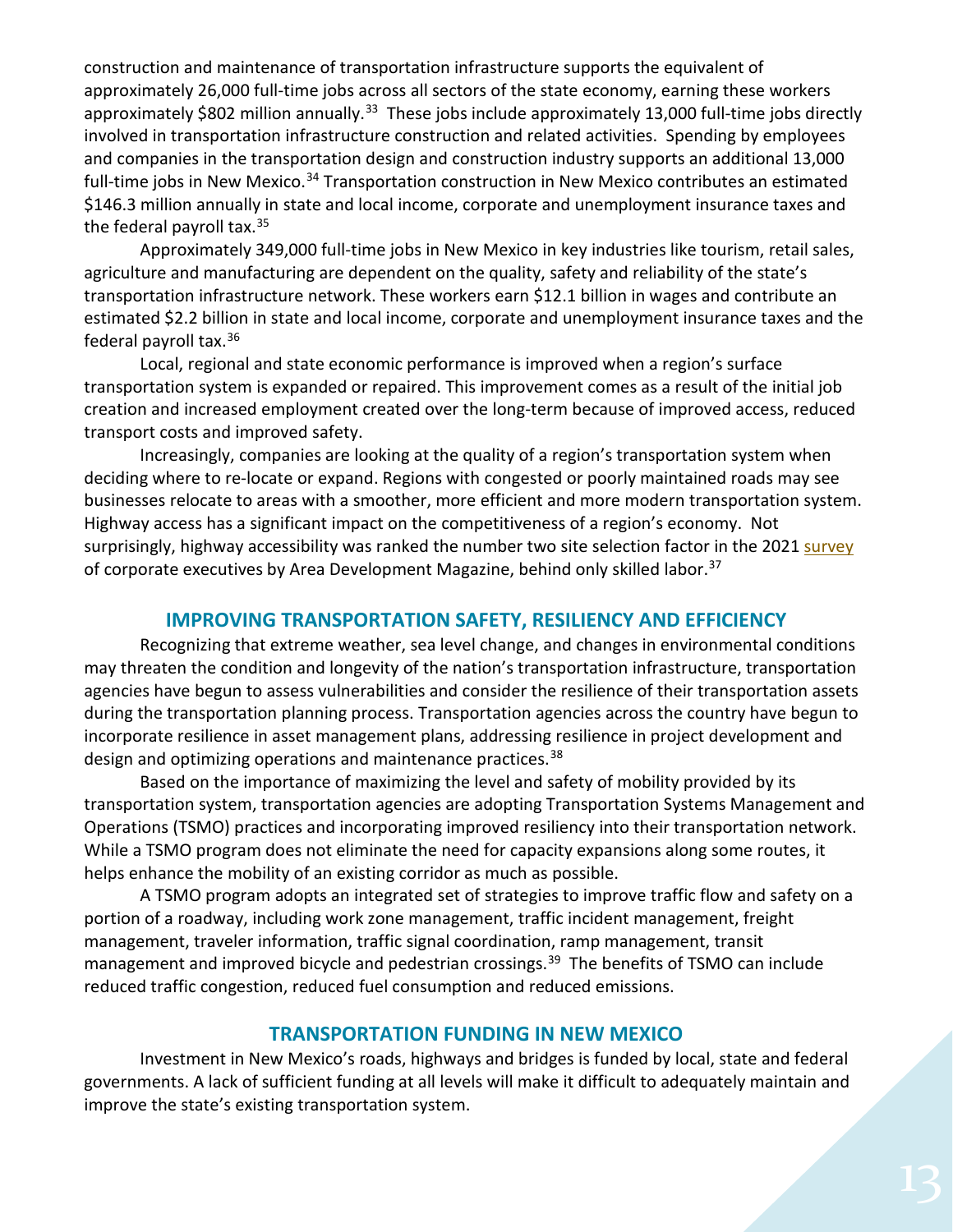NMDOT has identified nearly \$5.1 billion in needed but unfunded transportation projects throughout the state, as detailed in the chart below.

| <b>Route or</b>                                     | Project                                                             | <b>Estimated</b>       |  |
|-----------------------------------------------------|---------------------------------------------------------------------|------------------------|--|
| <b>Corridor</b>                                     | <b>Description</b>                                                  | Cost $+/-$             |  |
| Southwest New Mexico and Border Region (District 1) |                                                                     |                        |  |
| I-25, MP 3.0 to 9.5                                 | Reconstruction of six-lane corrridor with added capacity            | \$75M                  |  |
| I-25 at Nogal Canyon                                | Bridge replacement                                                  | \$30M                  |  |
| US 180 at Deming to Bayard                          | Reconstruction with four-lane or alternating passing lanes          | \$145M                 |  |
| I-10 Corridor                                       | Reconstruct pavement and infrastructure to current design standards | \$850M                 |  |
| I-25, MP 0 to 1                                     | Expand to six lanes                                                 | \$30M                  |  |
|                                                     | <b>DISTRICT ONE TOTAL COST</b>                                      | <b>\$1.130 BILLION</b> |  |
|                                                     | <b>Southeast New Mexico and Permian Basin (District 2)</b>          |                        |  |
|                                                     | Capacity improvements including alternating passing lanes           |                        |  |
| US 380/NM 157-242, Roswell to Tatum to State Line   | throughout corridor. Roadway Reconstruction and Pavement            | \$190M                 |  |
|                                                     | Rehabilitation                                                      |                        |  |
| NM 31/NM 128 Corridors MP 0.5 to 22.67 and MP 0     | Reconstruction with four-lane and alternating passing lanes, bridge |                        |  |
| to 59.9                                             | replacement and major intesections improvements                     | \$300M                 |  |
| NM 18, MP 58 to 71 Lovington to Hobbs               | Minor pavement rehabilitation                                       | \$25M                  |  |
| US 62/180 MP 36 to 104                              | Minor pavement rehablilitation                                      | \$55M                  |  |
| NM 18, MP 0 to 58 Hobbs to Jal                      | Major pavement rehabilitation                                       | \$75M                  |  |
| US 54, MP 0 to 55 South of Alamogordo               | Minor pavement rehabilitation                                       | \$40M                  |  |
|                                                     | Roadway reconstruction with addition of shoulders, passing lanes    | \$65M                  |  |
| US 82, MP 139 to 171 West of Lovington              | and drainage improvement                                            |                        |  |
|                                                     | Roadway reconstruction, rehabilitation, additions of passing lanes  | \$150M                 |  |
| US 60, MP 328 to 378 Clovis to Ft. Sumner Corridor  | and drainage improvements                                           |                        |  |
|                                                     | <b>DISTRICT TWO TOTAL COST</b>                                      | \$900 MILLION          |  |
|                                                     | Albuquerque Metro Area and Central Rio Grande Corridor (District 3) |                        |  |
| I-25 Montgomery and Commanche Interchanges          | Reconstruction of Montgomery, Commanche, Interstate                 | \$175M                 |  |
| NM 109 Jarales Overpass MP 5.25 to 6 over BNSF      | Construction of bridge over BNSF tracks in Jarales                  | \$46M                  |  |
| NM 500 Rio Bravo Bridge over Rio Grande             | Replace NM 500 Bridges over Rio Grande                              | \$53M                  |  |
| I-25 Gibson Interchange MP 223                      | Reconstruction Gibson I-25 interchange improvements of I-25         | \$125M                 |  |
| I-25 Mesa Del Sol Interchange                       | Design and Construction of new I-25 Interchange at Mesa Del Sol     | \$45M                  |  |
| I-40 Paseo Del Vulcan Cooridor I-40 to Unser        | New PDV Cooridor and Interchange ROW Design Construction            | \$160M                 |  |
| I-40 6 Lane and Frontage Roads MP 133 to 153        | Design and Reconstruction I-40 3 Lanes each way and Frontage Roads  | \$380M                 |  |
| NM 500 MM 4.75 to 7.5 from NM45 Coors to 118th      | Roadway reconstruction, addition of shoulders, turn lanes and       | \$40M                  |  |
| street                                              | drainage improvement, bridge widening                               |                        |  |
| I-25 Cesar Chavez to Central                        | Reconstruction to correct S-Curve I-25                              | \$500M                 |  |
|                                                     | <b>DISTRICT THREE TOTAL COST</b>                                    | \$1.524 BILLION        |  |

# **Chart 8. Needed but unfunded New Mexico transportation projects.**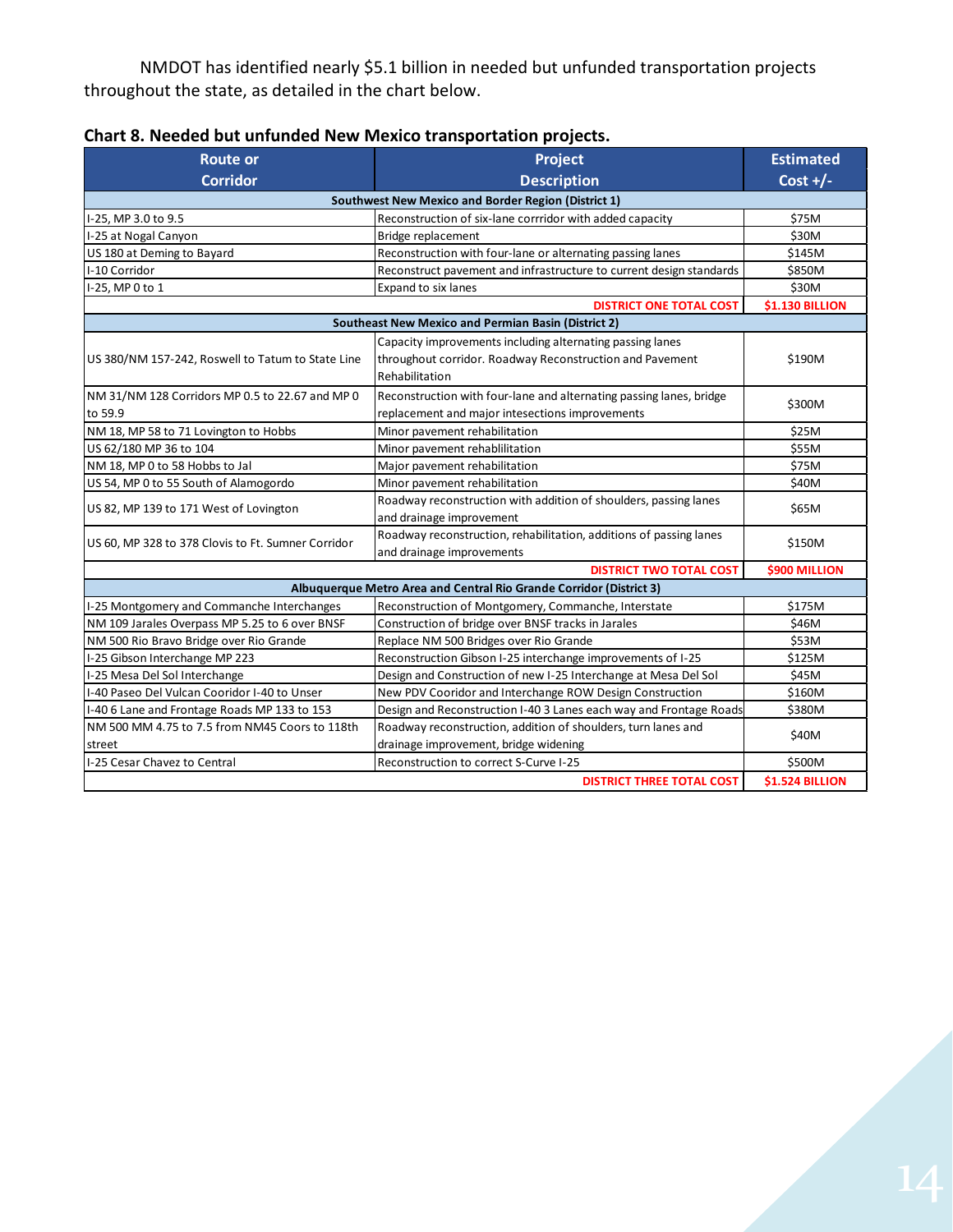| Northeastern Quadrant of New Mexico, Bordering Texas, Oklahoma and Colorado (District 4) |                                                                    |                        |  |
|------------------------------------------------------------------------------------------|--------------------------------------------------------------------|------------------------|--|
| NM 419, MP 17 and MP 17.42                                                               | Bridge Replacement (#6253, #6257)                                  | \$6M                   |  |
| NM 104, MP 71.35, MP 81.83, MP 87.12                                                     | Bridge Replacement (#5254, 5257, 5995)                             | \$11M                  |  |
| I-40, MP 272.38                                                                          | Bridge Replacement (#7184, #7185)                                  | \$7M                   |  |
| I-25, MP 412.36                                                                          | Bridge Replacement (#7288, #7289,#7290, #7291)                     | \$13M                  |  |
| NM 237, MP 1-2.4                                                                         | Roadway Rehabilitation, ADA, Drainage Improvements.                | \$20M                  |  |
| NM 39, MP 14.6- MP 30-50                                                                 | Roadway Reconstrucion/Rehabilitation, ADA, Lighting                | \$50M                  |  |
| I-25 MP 299-309                                                                          | Roadway Reconstrucion/Rehabilitation                               | \$35M                  |  |
| I-40, MP 270-276                                                                         | Roadway Reconstrucion/Rehabilitation                               | \$11M                  |  |
| I-40, MP 308- MP 313                                                                     | Roadway Reconstrucion/Rehabilitation                               | \$10M                  |  |
| I-40, MP 339- MP 351                                                                     | Roadway Reconstrucion/Rehabilitation                               | \$22M                  |  |
| I-40, MP 291-300                                                                         | Roadway Reconstrucion/Rehabilitation                               | \$17M                  |  |
| I-40, MP 317- MP 328                                                                     | Roadway Reconstrucion/Rehabilitation                               | \$20M                  |  |
| I-40, MP 360-MP 370                                                                      | Roadway Reconstrucion/Rehabilitation                               | \$20M                  |  |
| US 64/87, MP 349.4 to MP 404                                                             | Rehabilitation from Raton to Clayton.                              | \$150M                 |  |
| BL-15, MP 2.37 to MP 3.06                                                                | Roadway Rehabilitation, ADA                                        | \$15M                  |  |
| US 54, MP 306.1 to MP 356.2                                                              | Reconstruction or major rehabilitation                             | \$100M                 |  |
|                                                                                          | <b>DISTRICT FOUR TOTAL COST</b>                                    | \$507 MILLION          |  |
|                                                                                          | Northwest New Mexico and Northern Rio Grande Corridor (District 5) |                        |  |
| US 550, MP 99 to MP 150 (51 mi.)                                                         | Roadway centerline wall barrier                                    | \$56.6M                |  |
| NM 76, NM 68 to NM 503, MP 0 to MP 10 (10 mi.)                                           | Roadway rehabilitation and drainage improvements                   | \$27.1M                |  |
| NM 96, NM 512 to US 84 (35.5 mi)                                                         | Roadway rehabilitation / widening to add shoulders                 | \$38.4M                |  |
| Cerrillos Road in Santa Fe / St. Michael's to St. Francis                                | Roadway Reconstruction                                             | <b>\$25M</b>           |  |
| NM 599 at Via Vetaranos in Santa Fe                                                      | Interchange construction                                           | \$15M                  |  |
| US 550 Aztec to Colorado State Line                                                      | Full depth reclamation                                             | \$28M                  |  |
| US 64 Shiprock Bridge                                                                    | <b>Bridge Reconstruction</b>                                       | \$35M                  |  |
| US 64 Taos to Tres Piedras (37 miles)                                                    | Roadway rehabilitation / widening to add shoulders                 | \$100M                 |  |
| US 550 Aztec to Colorado State Line                                                      | Full depth reclamation                                             | \$28M                  |  |
|                                                                                          | <b>DISTRICT FIVE TOTAL COST</b>                                    | <b>\$353.1 MILLION</b> |  |
| West-Central New Mexico, Gallup and Grants Area (District 6)                             |                                                                    |                        |  |
| Allison Corridor - NM 118, BNSF and I-40 overpasses                                      | Phase 2 and Phase 3                                                | \$51.3M                |  |
| and connection                                                                           |                                                                    |                        |  |
| NM 547, MP 4 to 13.6                                                                     | Widening, drainage improvements, design and construction           | \$54.4M                |  |
| I-40 MP 0 -133                                                                           | Design & addition of third lane & frontage roads                   | \$450M                 |  |
| NM 264, MP 0 to 16                                                                       | Design and reconstruction                                          | \$67.2M                |  |
| I-40 MP 35 to 36.3, NM 118 MP 30.1 to 35.7                                               | Phases 2-5, Drainage and flood mitigation project                  | \$52.8M                |  |
| \$675.7 MILLION<br><b>DISTRICT SIX TOTAL COST</b>                                        |                                                                    |                        |  |
|                                                                                          | <b>TOTAL STATEWIDE COST</b>                                        | <b>\$5.090 BILLION</b> |  |

#### **Source: New Mexico Department of Transportation.**

Revenue from New Mexico's motor fuel tax – a critical source of state transportation funding - is likely to erode as a result of increasing vehicle fuel efficiency and the increasing use of electric vehicles. The average fuel efficiency of U.S. passenger vehicles increased from 20 miles per gallon in 2010 to 24.5 miles per gallon in 2020. Average fuel efficiency is expected to increase another 31 percent by 2030, to 32 miles per gallon, and increase 51 percent by 20[40](#page-18-1), to 37 miles per gallon.<sup>40</sup> The share of electric vehicles of total passenger vehicle sales in the U.S. is expected to increase to five percent by 2023 and 60 percent by 2040, by which time electric vehicles will represent approximately 30 percent of the passenger vehicle fleet. $41$ 

In addition to state funds, the federal government is a critical source of funding for New Mexico's roads, highways, bridges and transit systems and provides a significant return in road and bridge funding based on the revenue generated in the state by the federal motor fuel tax.

Most federal funds for highway and transit improvements in New Mexico are provided by federal highway user fees, largely an 18.4 cents-per-gallon tax on gasoline and a 24.4 cents-per-gallon tax on diesel fuel.

The level of highway investment is likely to increase as a result of the five-year federal [Infrastructure Investment and Jobs Act](https://www.congress.gov/bill/117th-congress/house-bill/3684/text) (IIJA), signed into law in November 2021, which will provide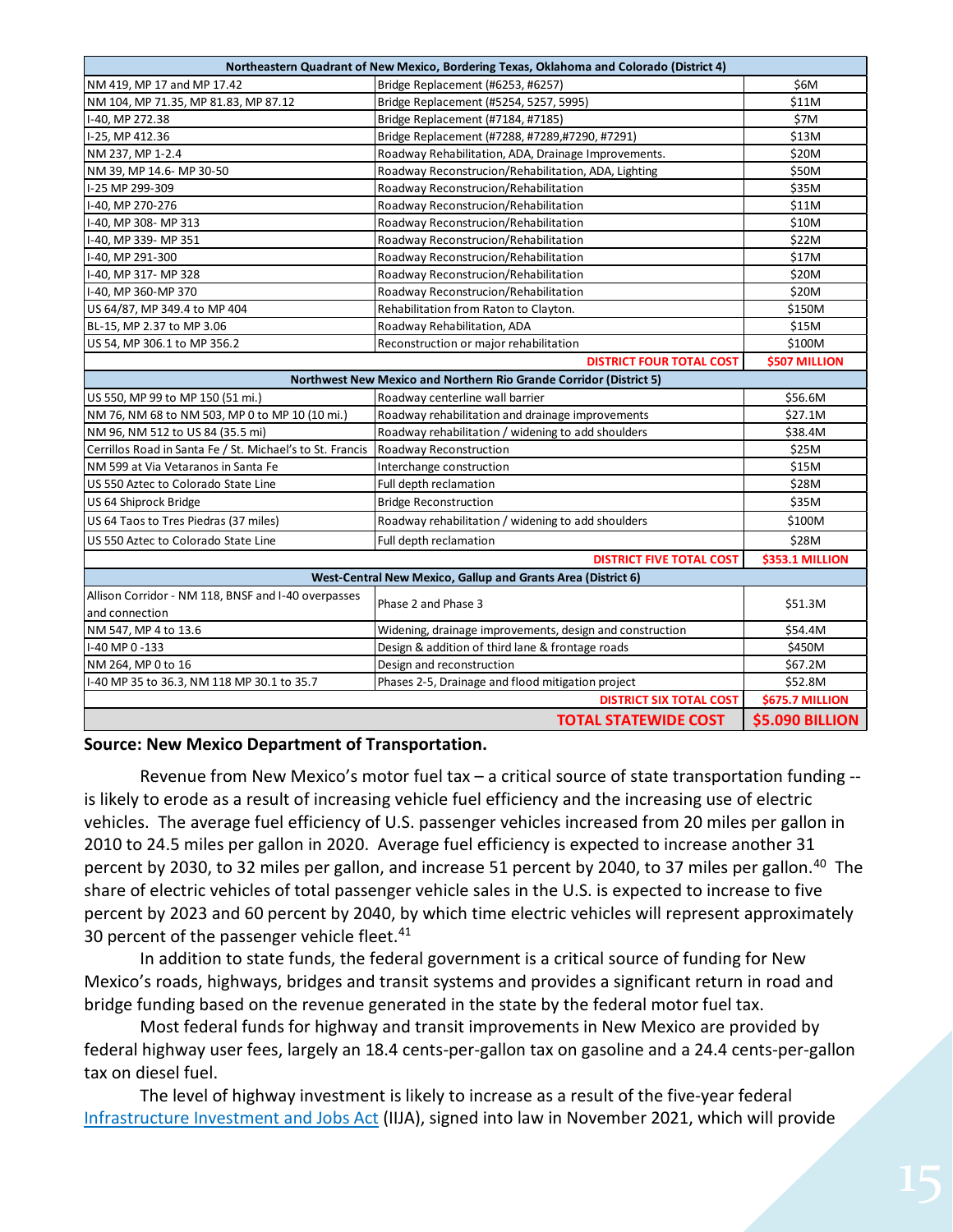\$2.7 billion in road, highway and bridge funding from 2022 to 2026 resulting in a 35 percent increase in federal funding in 2022.[42](#page-18-3)

Highway and bridge spending multiplies through the economy by stimulating additional output. A 2021 macroeconomic [analysis](https://www.artba.org/wp-content/uploads/federal-investment/iija/ARTBA_EIA_IIJA_Report_Sept2021.pdf) by [IHS Markit](https://ihsmarkit.com/index.html) found that that every dollar spent on highway and bridge improvements results in \$3.4 dollars in combined direct, indirect and induced output from industries throughout the economy, resulting in a multiplier for highway and bridge investment of  $3.4.<sup>43</sup>$  $3.4.<sup>43</sup>$  $3.4.<sup>43</sup>$ 

According to the Status of the Nation's Highways, Bridges, and Transit, 23<sup>rd</sup> Edition, submitted to Congress by the United States Department of Transportation (USDOT) in 2019, the nation faces a \$786 billion backlog in needed repairs and improvements to the nation's roads, highways and bridges[.44](#page-18-5) This backlog includes \$435 billion for highway rehabilitation; \$125 billion for bridge rehabilitation; \$120 billion for system expansion and \$106 billion for system enhancement.<sup>45</sup> The USDOT report found that the nation's current \$105 billion investment in roads, highways and bridges by all levels of government should be increased by 29 percent to \$136 billion annually to improve the conditions of roads, highways and bridges, relieve traffic congestion and improve traffic safety.

# **CONCLUSION**

As New Mexico works to enhance its thriving, growing and dynamic state, it will be critical that it is able to address the most significant transportation issues by providing a  $21<sup>st</sup>$  century network of roads, highways, bridges and transit that can accommodate the mobility demands of a modern society.

New Mexico will need to continue to modernize its surface transportation system by improving the physical condition of its transportation network and enhancing the system's ability to provide efficient, safe and reliable mobility for residents, visitors and businesses. Making needed improvements to the state's roads, highways, bridges and transit systems would provide a significant boost to the economy by creating jobs in the short term and stimulating long-term economic growth as a result of enhanced mobility and access. Numerous projects to improve the condition and expand the capacity of New Mexico's roads, highways, bridges and transit systems will not proceed without a substantial boost in federal, state or local transportation funding. If New Mexico is unable to complete needed transportation projects it will hamper the state's ability to improve the condition and efficiency of its transportation system or enhance economic development opportunities and quality of life.

# # #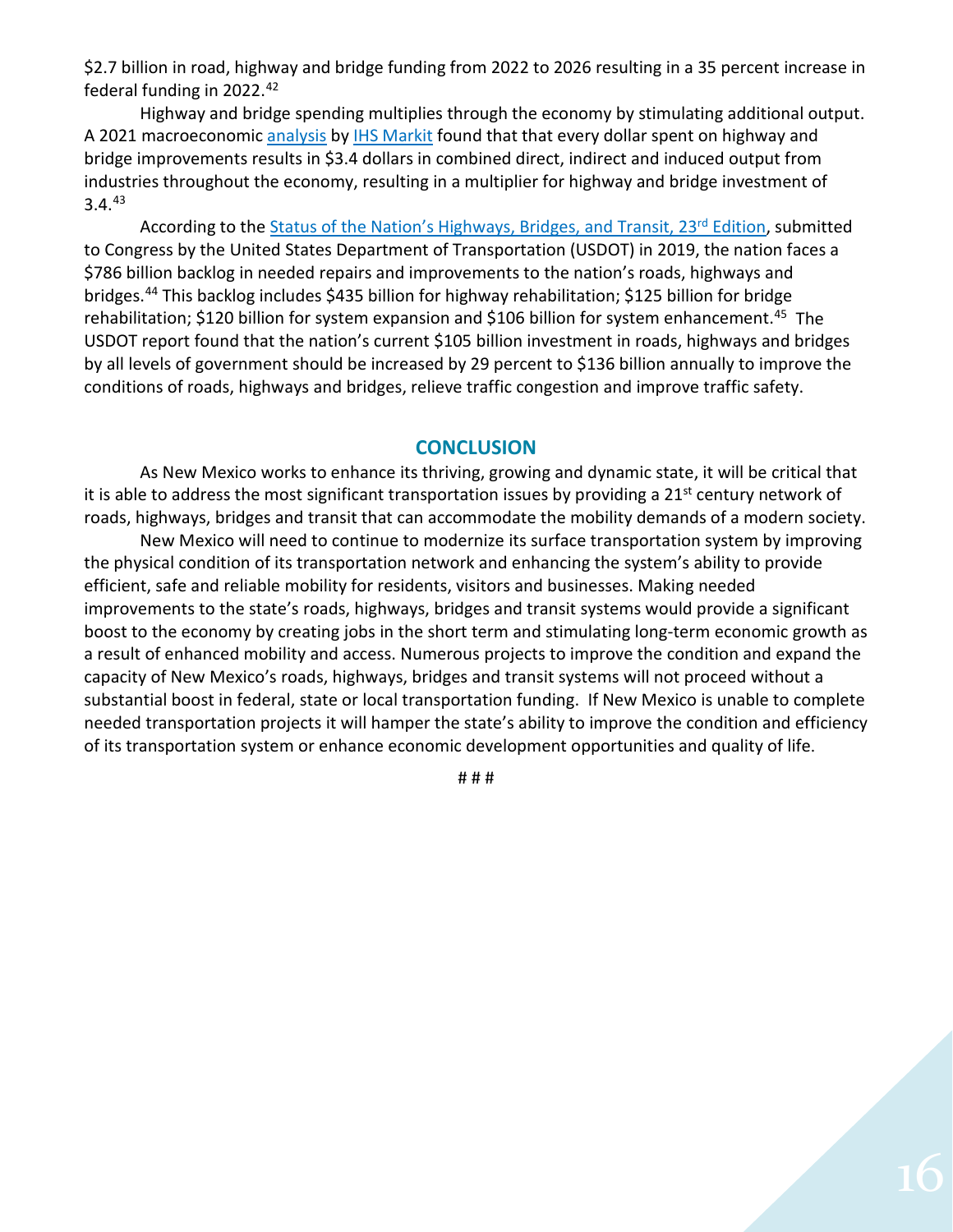# **ENDNOTES**

<span id="page-17-4"></span><sup>5</sup> U.S. Department of Transportation - Federal Highway Administration: Highway Statistics 2019 and 2020. (2022) [https://www.fhwa.dot.gov/policyinformation/travel\\_monitoring/tvt.cfm](https://www.fhwa.dot.gov/policyinformation/travel_monitoring/tvt.cfm)

<span id="page-17-5"></span><sup>6</sup> [Federal Highway Administration –](https://www.fhwa.dot.gov/policyinformation/travel_monitoring/tvt.cfm) Traffic Volume Trends.

https://www.fhwa.dot.gov/policyinformation/travel\_monitoring/tvt.cfm

<span id="page-17-6"></span> $7$  TRIP analysis of Bureau of Economic Analysis data (2019).

<span id="page-17-7"></span> $8$  Ibid.

<span id="page-17-8"></span><sup>9</sup> Federal Highway Administration, Highway Statistics 2020 (2022). Pavement condition data is for 2020.

<span id="page-17-9"></span> $10$  Ibid.

<span id="page-17-10"></span> $11$  lbid.

<span id="page-17-12"></span><span id="page-17-11"></span> $\frac{12}{13}$  <u>Ibid.</u>

<span id="page-17-15"></span>

<span id="page-17-14"></span><span id="page-17-13"></span><sup>14</sup> Ibid.<br><sup>15</sup> Ibid.<br><sup>16</sup> Selecting a Preventative Maintenance Treatment for Flexible Pavements. R. Hicks, J. Moulthrop. Transportation Research Board. 1999. Figure 1.

<span id="page-17-16"></span><sup>17</sup> [Pavement Maintenance,](https://www.yumpu.com/en/document/view/9021768/pavement-maintenance-cornell-local-roads-program-cornell-/4) by David P. Orr, PE Senior Engineer, Cornell Local Roads Program, March 2006.

<span id="page-17-17"></span><sup>18</sup> TRIP calculation.

<span id="page-17-18"></span><sup>19</sup> Highway Development and Management: Volume Seven. Modeling Road User and Environmental Effects in HDM-4. Bennett, C. and Greenwood, I. 2000.

<span id="page-17-20"></span><span id="page-17-19"></span><sup>20</sup> Your Driving Costs. American Automobile Association. 2019.<br><sup>21</sup> Federal Highway Administration National Bridge Inventory. 2019.<br><sup>22</sup> Ibid.

<span id="page-17-21"></span>

<span id="page-17-22"></span> $23$  Ibid

<span id="page-17-23"></span> $24$  TRIP analysis of Federal Highway Administration National Bridge Inventory data (2019).

<span id="page-17-24"></span><sup>25</sup> Federal Highway Administration National Highway Traffic Safety Administration, 2015-2019.

<span id="page-17-25"></span><sup>26</sup> TRIP analysis of National Highway Traffic Safety Administration and Federal Highway Administration data (2021). Data is for 2019.

<span id="page-17-26"></span><sup>27</sup> TRIP estimate based on NHTSA report "The Economic and Societal Impact of Motor Vehicle Crashes, 2010 (Revised), 2016. P. 146.

<span id="page-17-27"></span> $28$  Ibid.

<span id="page-17-28"></span><sup>29</sup> The Economic and Societal Impact of Motor Vehicle Crashes, 2010 (Revised) (2015). National Highway Traffic Safety Administration. P. 1. https://crashstats.nhtsa.dot.gov/Api/Public/ViewPublication/812013<br><sup>30</sup> TRIP analysis of Bureau of Transportation Statistics, U.S. Department of Transportation. 2016 Commodity Flow Survey,

<span id="page-17-29"></span>State Summaries.

<span id="page-17-31"></span><span id="page-17-30"></span> $\frac{31}{32}$  Ibid.

<span id="page-17-32"></span>33 American Road & Transportation Builders Association (2015). The 2015 U.S. Transportation Construction Industry Profile. [https://www.transportationcreatesjobs.org/pdf/Economic\\_Profile.pdf](https://www.transportationcreatesjobs.org/pdf/Economic_Profile.pdf)

<span id="page-17-33"></span> $34$  Ibid.

<span id="page-17-34"></span> $35$  Ibid

<span id="page-17-35"></span> $36$  Ibid.

<span id="page-17-36"></span><sup>37</sup> Area Development Magazine (2021). 35th Annual Corporate Survey: Effects of Global Pandemic Reflected in Executives Site and Facility Plans https://www.areadevelopment.com/corporate-consultants-survey-results/q1-2021/35th-annualcorporate-survey.shtml

<span id="page-17-37"></span><sup>38</sup> Federal Highway Administration (2019. Resilience.

<https://www.fhwa.dot.gov/environment/sustainability/resilience/>

<span id="page-17-0"></span> $1$  Bridge condition data and safety data for each urban area includes the counties noted: Albuquerque- Bernalillo County; Las Cruces – Dona Ana County; Santa Fe – Santa Fe County.<br><sup>2</sup> U.S. Census Bureau Quick Facts (2021).<br><sup>3</sup> Highway Statistics (2020). Federal Highway Administration. DL-1C.

<span id="page-17-1"></span>

<span id="page-17-2"></span>

<span id="page-17-3"></span> $4$  U.S. Department of Transportation - Federal Highway Administration: Highway Statistics 2000 and 2019. (2022) [https://www.fhwa.dot.gov/policyinformation/travel\\_monitoring/tvt.cfm](https://www.fhwa.dot.gov/policyinformation/travel_monitoring/tvt.cfm)

<https://apps.bea.gov/itable/iTable.cfm?ReqID=70&step=1#reqid=70&step=1&isuri=1>